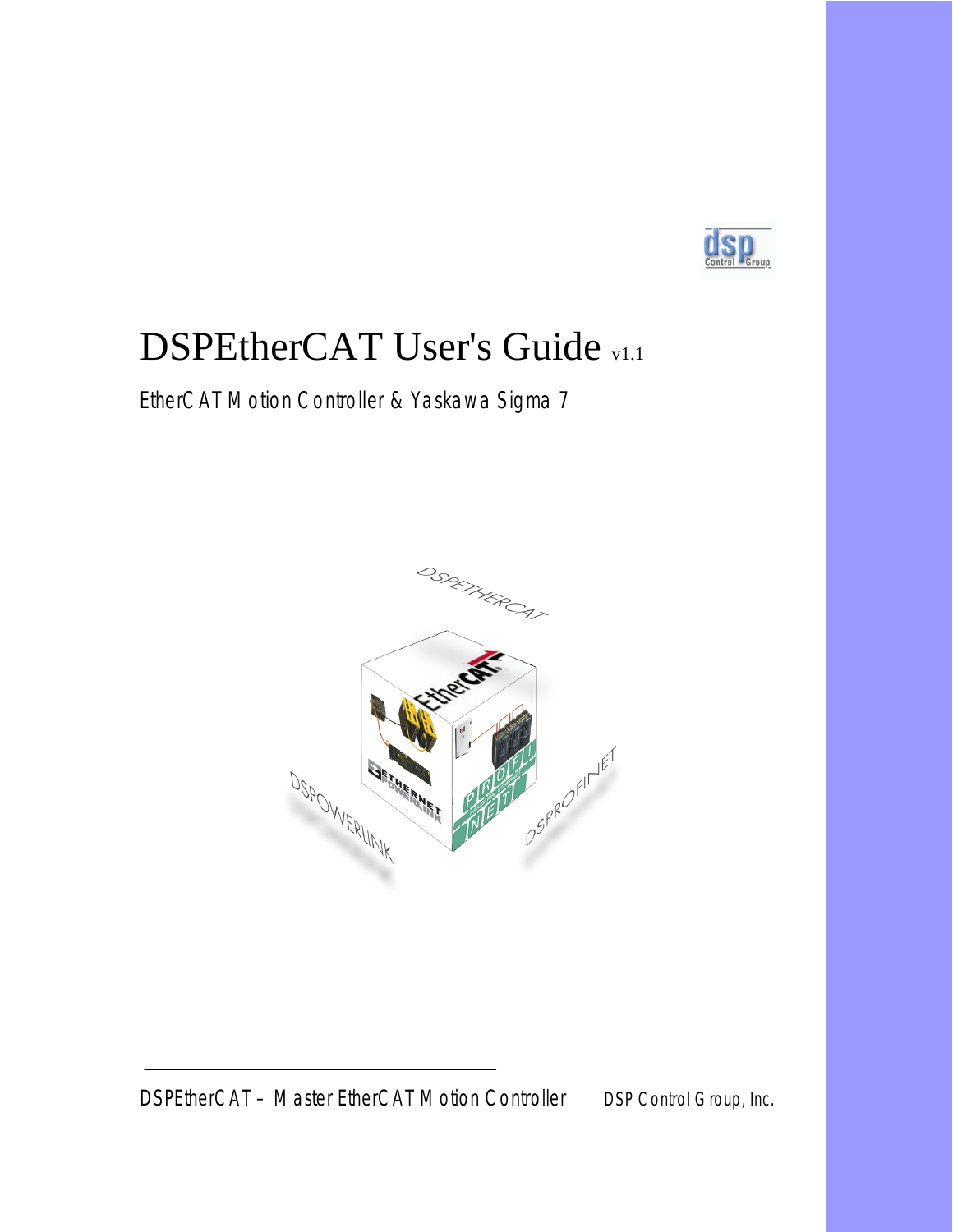## CONTENTS

### 1**[Introducing DSPEtherCAT](#page-3-0)**

### 2**[EtherCAT Principle of Operation](#page-6-0)**

## 3**[DSPEtherCAT Master Communication](#page-11-0)**

| DSPEtherCAT (CoE) Communications Settings  3-1    |  |
|---------------------------------------------------|--|
| Normal Device Recognition Process at Startup  3-1 |  |
|                                                   |  |
|                                                   |  |

## 4**[DSPEtherCAT and Drives' Inner-Workings](#page-14-0)**

### 5**[DSPEtherCAT Instruction Set](#page-18-0)**

| ETHERCAT INP1 REG, ETHERCAT INP2 REG 5-8 |  |
|------------------------------------------|--|
|                                          |  |
|                                          |  |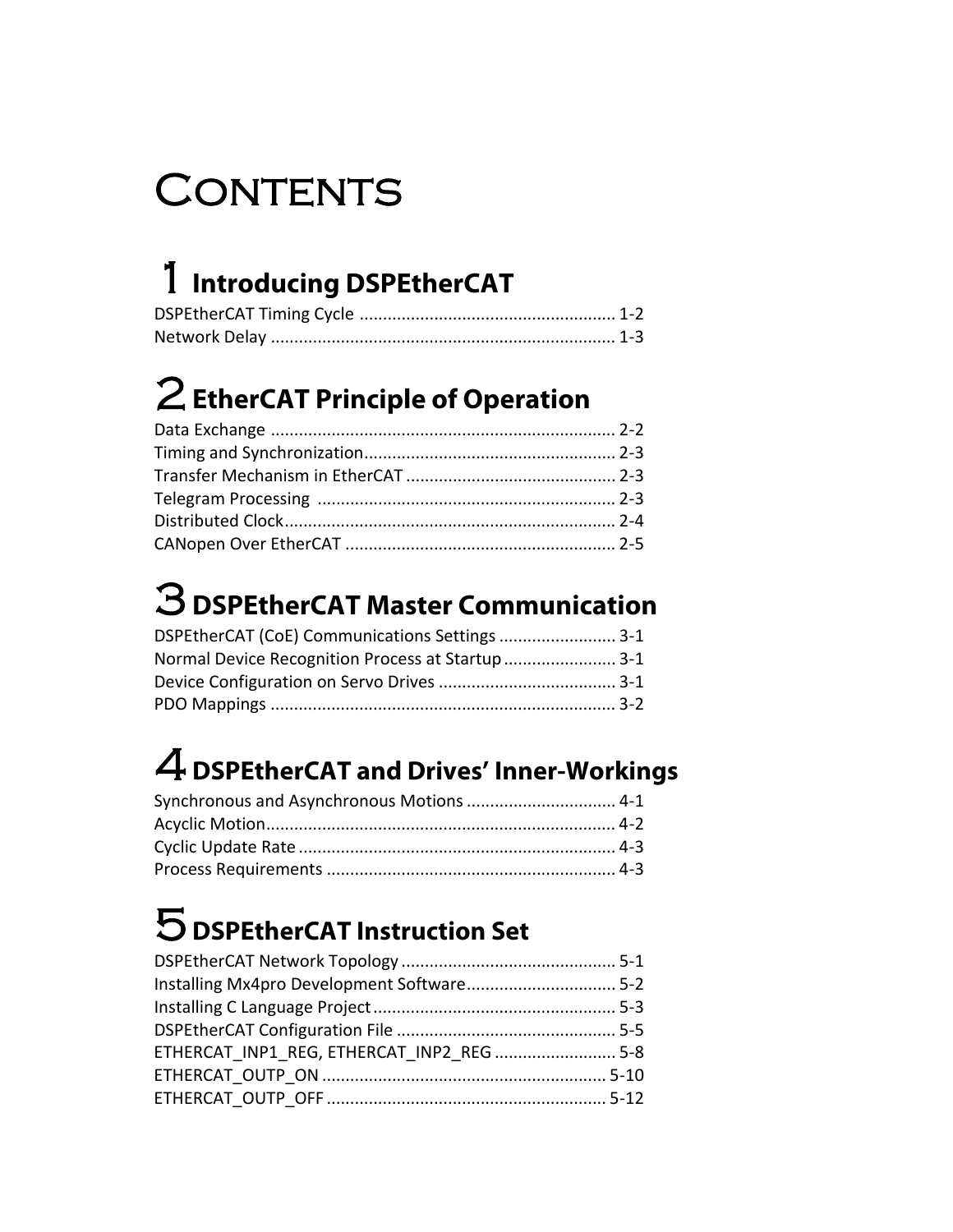### **DSPEtherCAT**

### **DSPEtherCAT Motion Controller & Yaskawa Sigma 7 v1.1**

This documentation may not be copied, photocopied, reproduced, translated, modified, or reduced to any electronic medium or machine-readable form, in whole or in part, without the prior written consent of DSP Control Group, Inc.

© Copyright 2016-2017

 DSP Control Group, Inc. 4445 W 77<sup>th</sup> Street Minneapolis, MN 55435 Phone: (952) 831-9556 FAX: (952) 831-4697

All rights reserved. Printed in the United States.

The authors and those involved in the manual's production have made every effort to provide accurate, useful information.

Use of this product in an electro mechanical system could result in a mechanical motion that could cause harm. DSP Control Group, Inc. is not responsible for any accident resulting from misuse of its products.

DSPL, Mx4, Acc4, Vx4++, and Vx8++ are trademarks of DSP Control Group, Inc.

Other brand names and product names are trademarks of their respective holders.

DSPCG makes no warranty or condition, either expressed or implied, including but not limited to any implied warranties of merchantability and fitness for a particular purpose, regarding the licensed materials.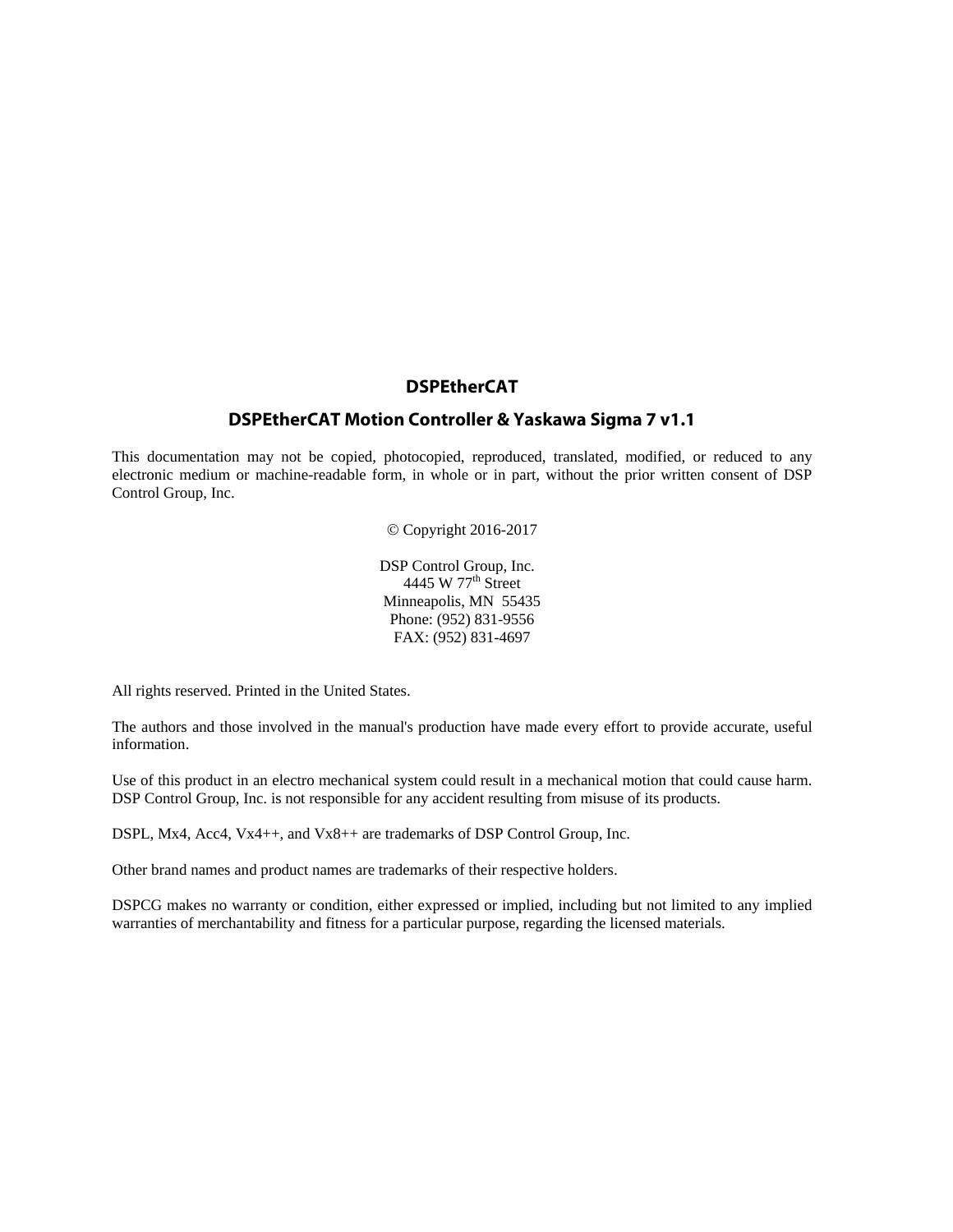# <span id="page-3-0"></span>1 **Introducing DSPEtherCAT**

DSPEtherCAT is a high‐speed, high‐precision motion controller that uses real‐time industrial EtherCAT protocol and supports both the line and star topologies. DSPEtherCAT is offered in three platforms of

- PCI‐based DSP motion control hardware,
- Stand‐alone DSP motion controller and,
- Soft Motion controller (meaning,using a real-time operating system, commands are generated inside the PC by the user program.)



DSPEtherCAT Master Motion Controller and Network Manager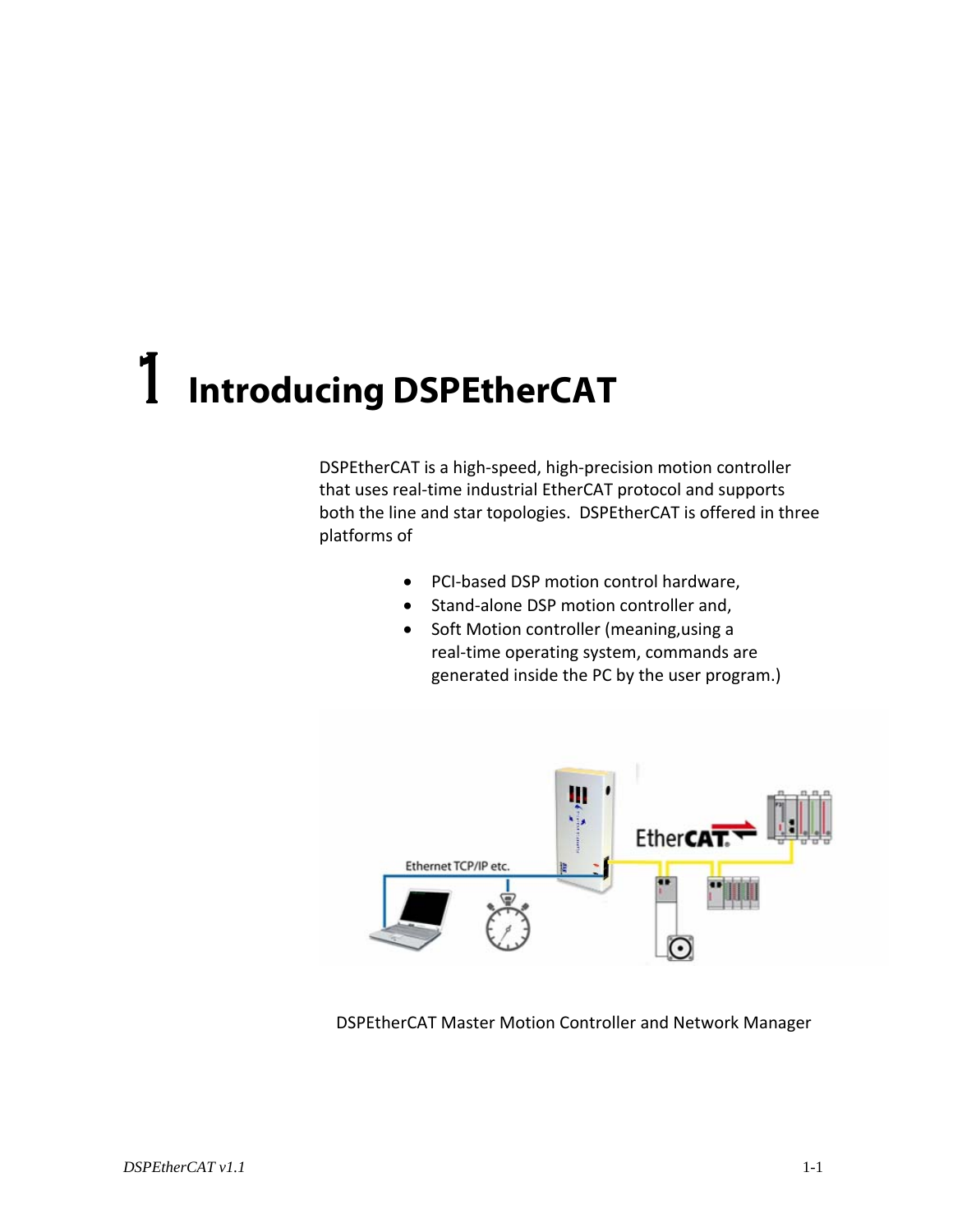<span id="page-4-0"></span>*Introduction to DSPEtherCAT* 

### **DSPEtherCAT Timing Cycle**

With EtherCAT there is only one packet per cycle; each slave's data is in a specified part of that packet. Since Ethernet allows for a maximum packet size of 1518 bytes, subtracting the 18 bytes for Ethernet overhead leaves 1500 bytes for EtherCAT to work with (also there will be 14 bytes of EtherCAT header, leaving 1486 bytes for data). This lends itself to optimal bandwidth utilization. When you incorporate the 32 bytes of overhead per packet, one large packet is certainly more optimal than many small packets.



### Ethernet frame structure/ EtherCAT Datagram used by DSPEtherCAT

EtherCAT protocol has a unique feature that distinguishes it from other industrial networking protocols. With EtherCAT there is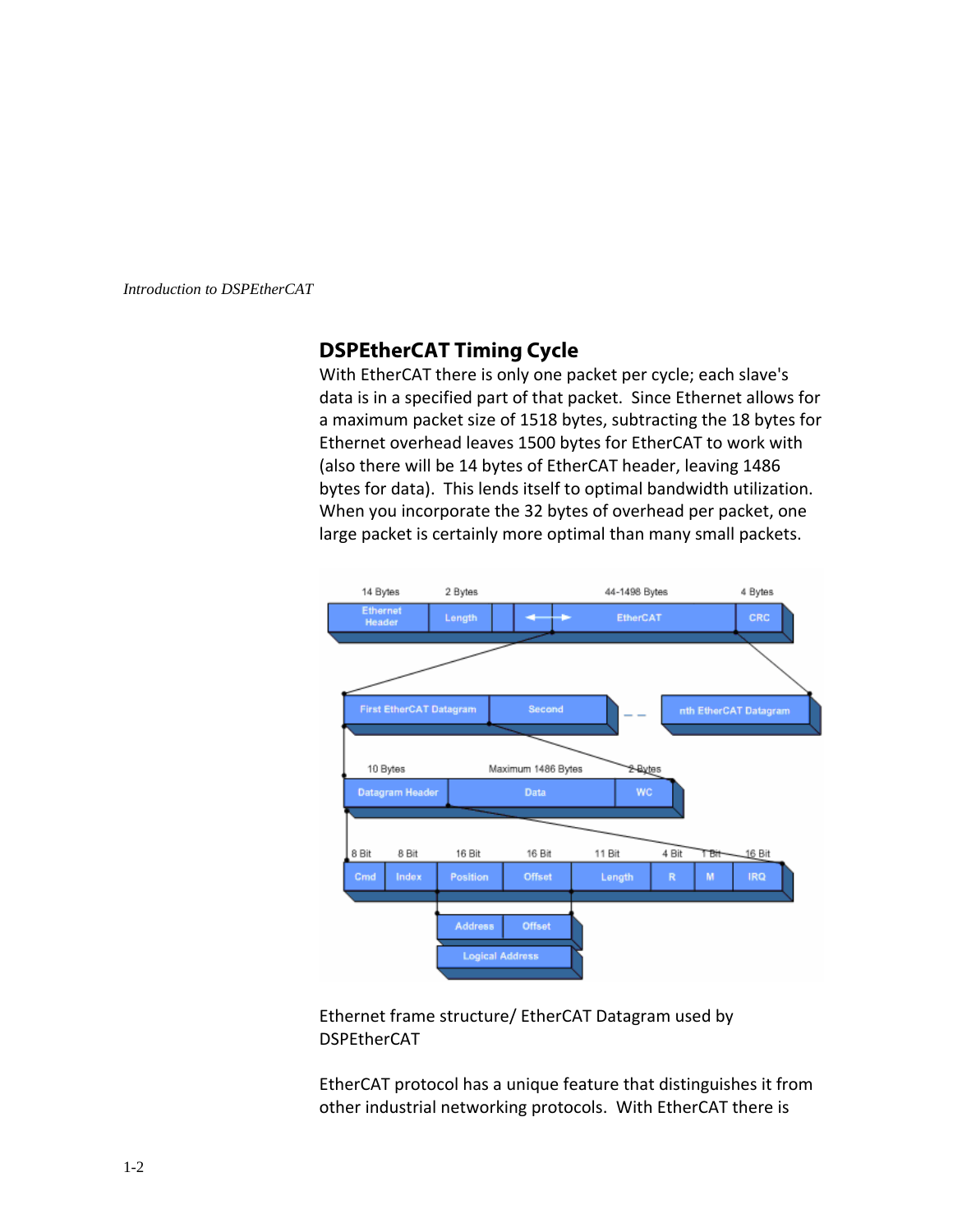*Introduction to DSPEtherCAT* 

<span id="page-5-0"></span>only one packet per cycle; each slave's data is in a specified part of that packet.

Other protocols require one packet per slave, with each slave also sending one packet back to the master. Hence when there are many slaves, EtherCAT's approach does not put much of a load on the master's CPU. This can allow for faster cycle times.

### **Network Delay**

The EtherCAT packet leaves the master and then traverses the network. The delay introduced by processing (forwarding) at each slave is bounded by approximately 500 nanoseconds. (The reason that the delay from each slave is so low is because of special hardware that each EtherCAT slave must have. This hardware allows for data to be read or written while the packet passes through the slave.) Taking into account the PHY delay and cable delay, the addition of a slave can add 1 microsecond of delay into the system.

The EtherCAT protocol is a real-time industrial Ethernet protocol. As a matter of fact, it was one of the first, and is supported well and widely used. Most people are now familiar with the term "Ethernet". Because this technology has been so developed and tested, it now presents itself as a solution for industrial networking as well. The components, such as Ethernet cabling and PHY interfaces, are well‐tested and widely available. These components are used in an EtherCAT solution.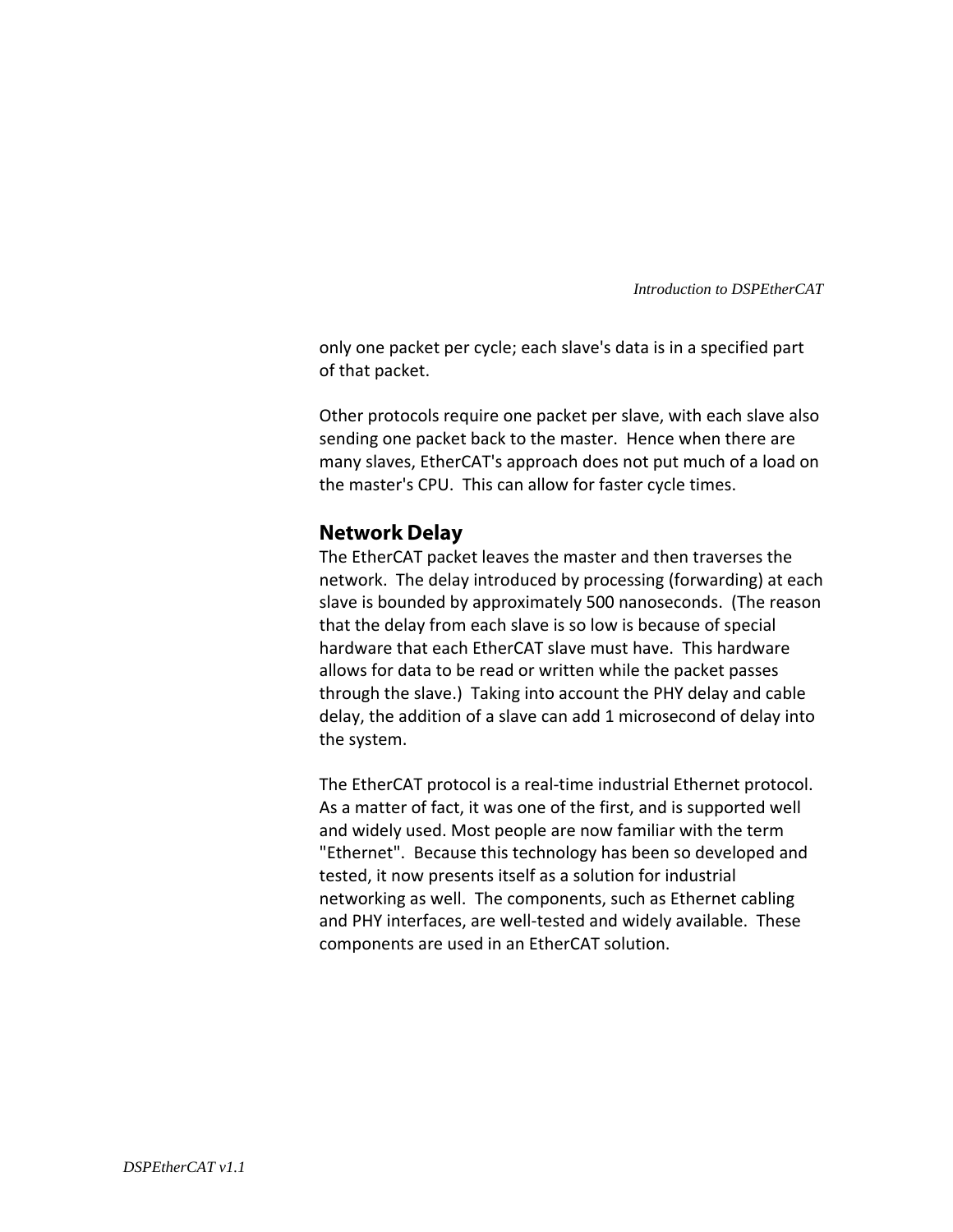<span id="page-6-0"></span>The EtherCAT protocol transfers data directly within a standard Ethernet frame without changing its structure. When the master controller and slaved drives are on the same network, the EtherCAT protocol merely replaces the Internet Protocol (IP) in the Ethernet frame.



Ethernet Frame Structure With EtherCAT

Data is communicated between a master and drives in the form of Process Data Objects (PDOs). Each PDO has an address to one particular drive/IO device or multiple slaves, and this "data and address" combination (plus the Working Counter for validation) makes up an EtherCAT telegram. One Ethernet frame can contain multiple telegrams.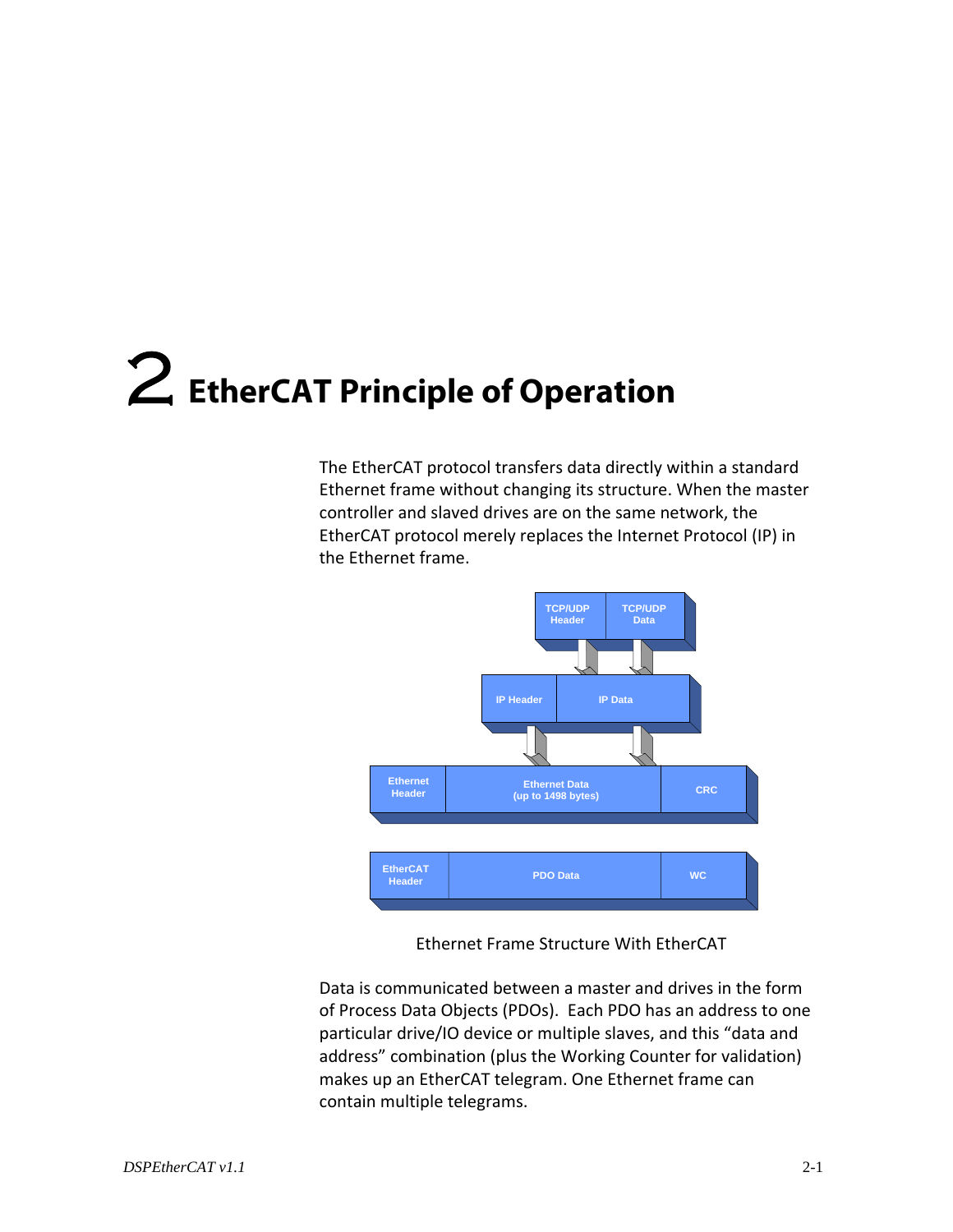### <span id="page-7-0"></span>**Data Exchange**

With most real-time protocols, the master controller sends a data packet and must wait for the Process Data to be interpreted and copied at every slave node. However, this method of determinism may be difficult to sustain because the master controller must add and manage a relatively long processing time and jitter per slave.

EtherCAT overcomes this limitation by processing each frame on the fly. For example, suppose the Ethernet frame is a moving train, and the EtherCAT telegrams are train cars. The bits of PDO data are people in the cars who can get off or get in at the appropriate slaves. The whole "train" passes through all the slave drives/IOs without stopping, and the end slaves end sit back through all the slaves again.



In the same way, when device 1 encounters the Ethernet packet sent by the master, it automatically begins streaming the packet to device 2, while reading and writing to the packet with only a few nanoseconds of delay. Because the packet continues passing from slave to slave, it could be present in multiple drive slaves at the same time.

What does this mean practically? Consider having 5 slave devices, and different data is sent to each slave. For non‐EtherCAT implementations, this may mean sending 5 different packets. For EtherCAT, one long packet that touches all slaves is sent, and thepacket contains 5 devices' worth of data. However, if all the slaves need to receive the same data, one short packet is sent, and the slaves all look at the same part of the packet as it is streaming through, which optimizes the data transfer speed and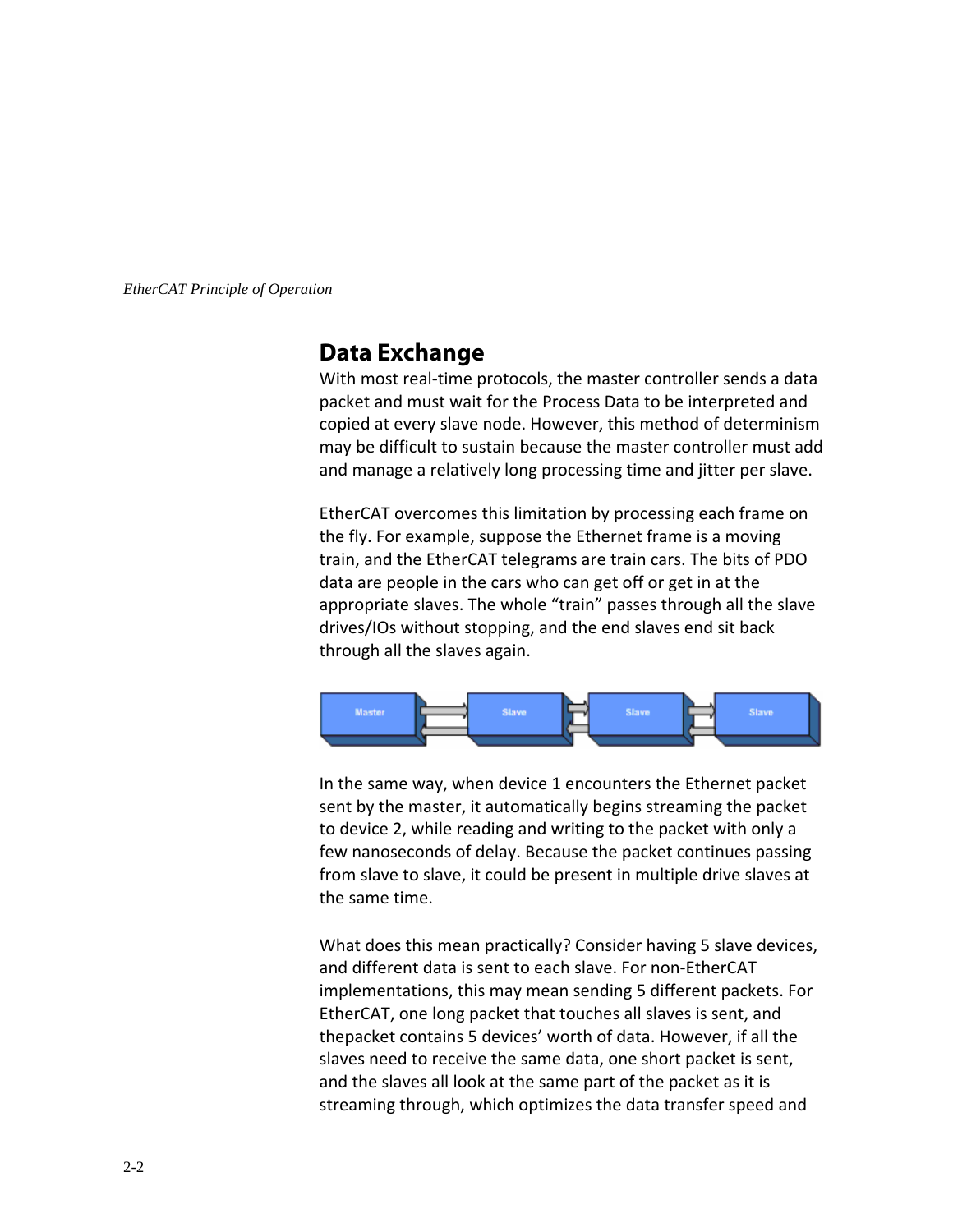<span id="page-8-0"></span>bandwidth.

### **Timing and Synchronization**

Another factor in achieving deterministic networks is the master controller's responsibility to synchronize all slave devices with the same time using distributed clocks. One of the slave devices must contain the master clock that synchronizes the other slave devices' clocks. Accurate synchronization is particularly important when widely distributed processes requires simultaneous actions such as coordinated motion between motion axes.

### **Transfer Mechanism in EtherCAT**

Seen from Ethernet view, a EtherCAT bus is a single Ethernet participant. This participant receives and sends Ethernet telegrams. Inside this Ethernet participant there are many EtherCAT® slave devices, which process data on the fly. The telegrams are only delayed for a micro seconds by each slave. Each telegram is processed by all the slaves until it arrives at the last slave in the line. The processed telegram is sent back from the last slave to the first slave, which relays it back to the master controller.



### **Telegram Processing**

As was explained earlier, the telegrams are processed on the fly. During forwarding the telegram to the next device, the slaves interpret the EtherCAT commands and read its input data. Output data for the master or for another slave is also inserted in that same telegram.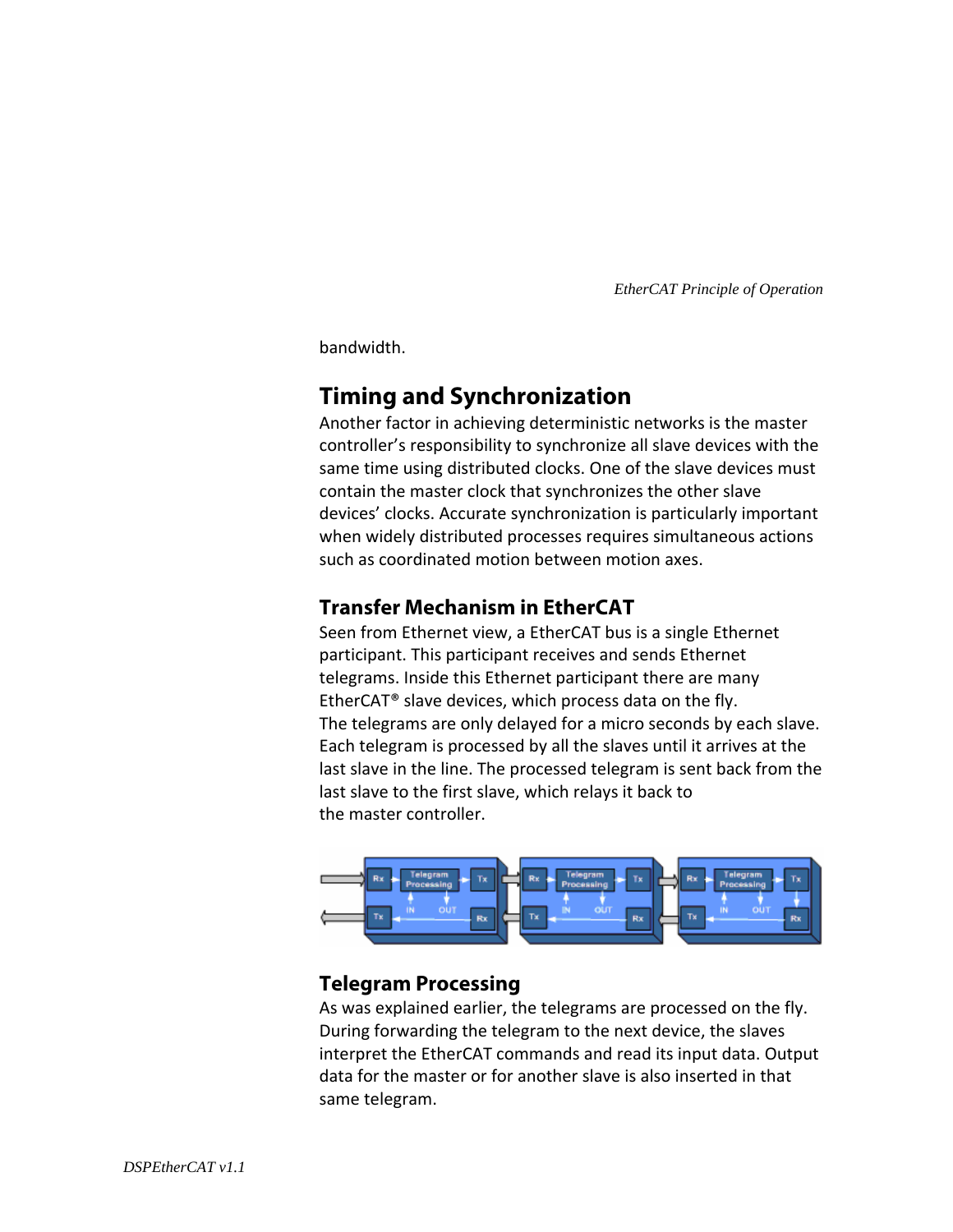<span id="page-9-0"></span>The processing of telegrams is performed by the slave hardware. Thus, the processing speed of an eventually connected processor does not influence the processing.

Several EtherCAT Process Data Units (PDU) can be embedded in one EtherCAT® telegram. Each can address one or more slaves.

An EtherCAT PDU consists of

- Header
- Data Area
- Working Counter

The Working Counter is incremented by each slave which is addressed by this PDU and which has successfully carried out the command embedded in the header of the PDU. The Master‐ Communication‐Module compares the received Working Counter with the expected value (No. of slaves). There are two types of EtherCAT® telegrams: with and without UDP/IP. Telegrams without UDP/IP can only be used in an Ethernet subnet. Telegrams with UDP/IP allow IP routing and perform communication over router.

### **Distributed Clock**

Highly accurate synchronization between the slaves is required if distributed slaves are used to carry out actions simultaneously. One of those applications for example is the control of several servo drive axes, which must perform coordinated motion. EtherCAT uses synchronization according to IEEE 1588. This method performs synchronization that is robust to communication disturbances. This synchronization mechanism eliminates: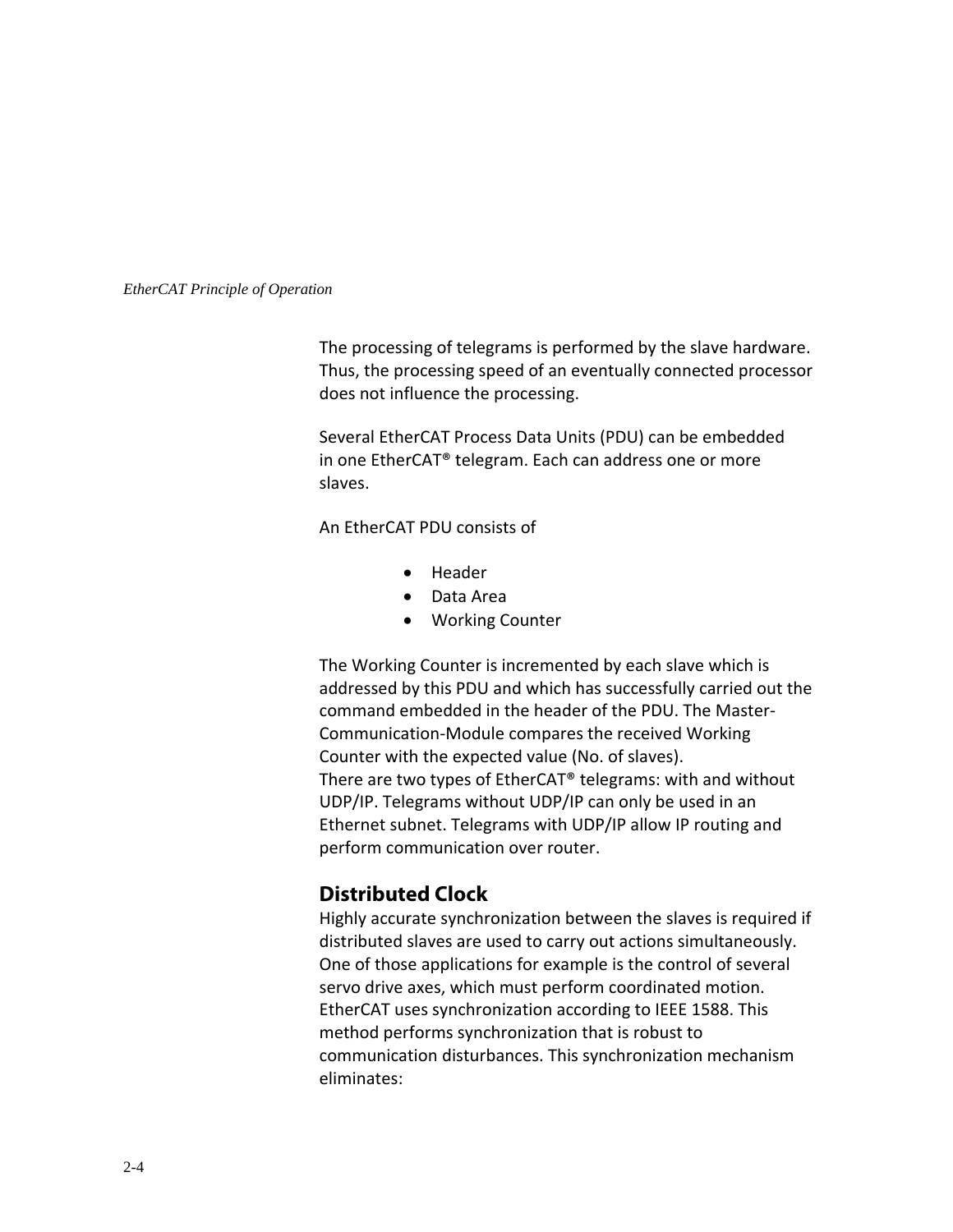- <span id="page-10-0"></span>• different start‐up times
- delay times between the slave with the master clock and all other slaves
- drift in the local clocks.

### **CANopen over EtherCAT (CoE)**

The CANopen protocol is preferably used for transferring configuration parameters to the slaves. It can also be used for the transmission of Process Data. Instead of a standard CANopen protocol, which can only transfer 9 bytes of user data, CoE transfers a maximum of 1478 bytes. Therefore, the CoE protocol can be used to transfer process data with variable length.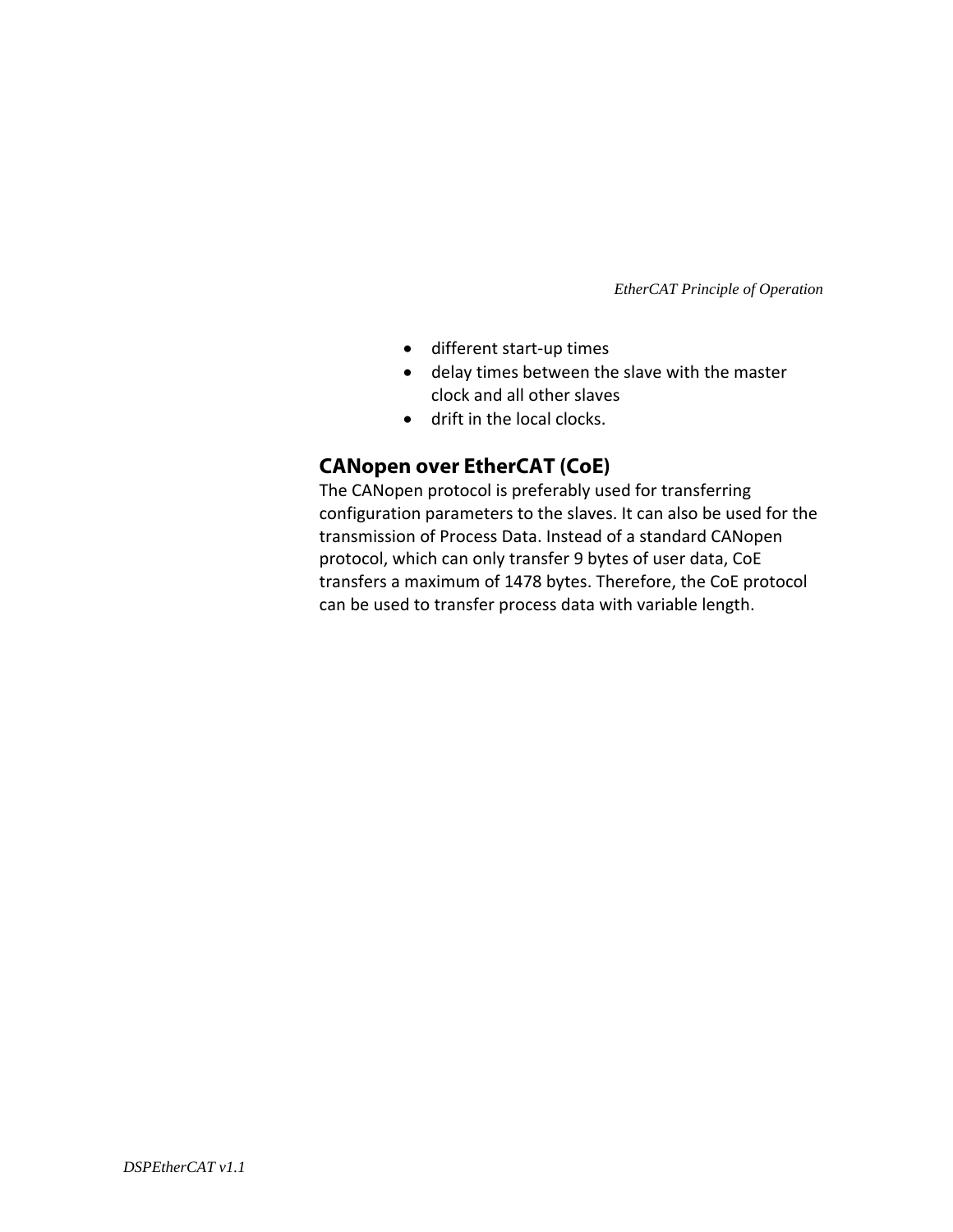## <span id="page-11-0"></span>3 **DSPEtherCAT Master Communication**

### **DSPEtherCAT (CoE) Communications Settings**

In a DSPEtherCAT, servo drive secondary addresses (set on the amplifier's front panel) can be used in order to identify slave devices on the network.



Setting the address on servo drive : Upper four bits Lower four bits of EtherCAT secondary address

### **Normal Device Recognition Process at Startup**

When communication is started, the DSPEtherCAT master uses auto‐increment addressing to detect the slaves. The Identity objects read from the slaves are compared with the master configuration information ‐ set in advance with an EtherCAT Servo Drive configuration tool. Therefore, the slaves must be connected in the network in the same manner as they appear in the DSPEtherCAT master configuration.

### **Device Configuration on Servo Drives**

The master uses auto‐increment addressing to read the station addreses set by their address switches. It then compares the detected station addresses with the master configuration to get the topology that was set as the network topology.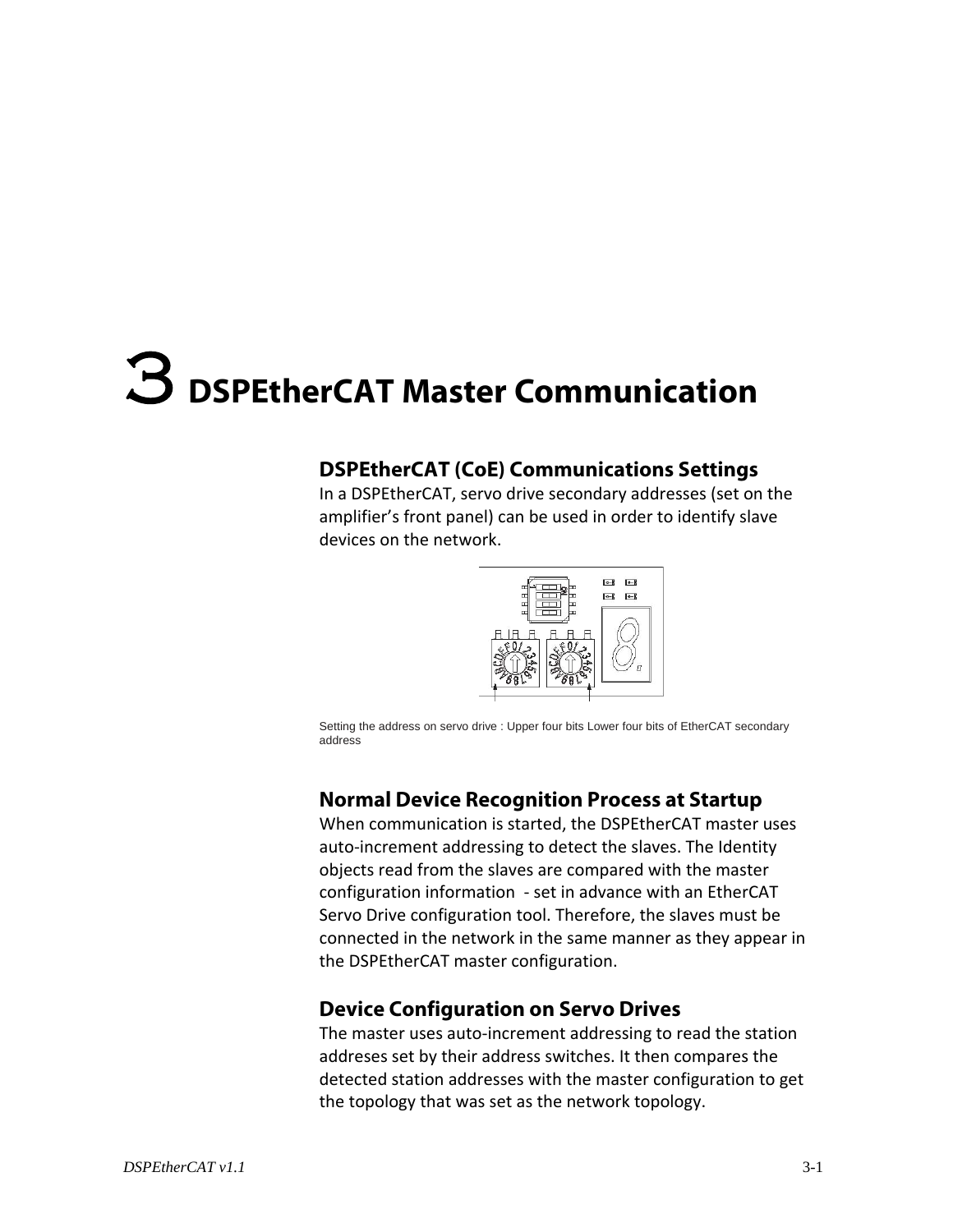<span id="page-12-0"></span>*DSPEtherCAT Master Commuication* 

Example: Yaskawa SERVOPACK Station Alias Register (0x0012)

The value of the register can be read as follows: Configured station alias =  $(S1 \text{ set value}) \times 16 + (S2 \text{ set value})$ 

### **PDO Mappings**

This section is informative only to more advanced developers who use Yaskawa SGDV EtherCAT as their slave drives. The process data that is used in process data communications is defined in the PDO mappings. PDO mappings are definitions of the applications objects that are sent with PDOs. The PDO mapping tables are in indexes 1600h to 1603h for the RxPDOs and indexes 1A00h to 1A03h for the TxPDOs in the object dictionary.

The following figure shows an example of PDO mappings.



In addition to the above PDO mappings, PDOs have to be assigned to the Sync Managers to exchange EtherCAT process data.The Sync Manager PDO assignment objects (1C12h and 1C13h) establish the relationship between these PDOs and the Sync Managers.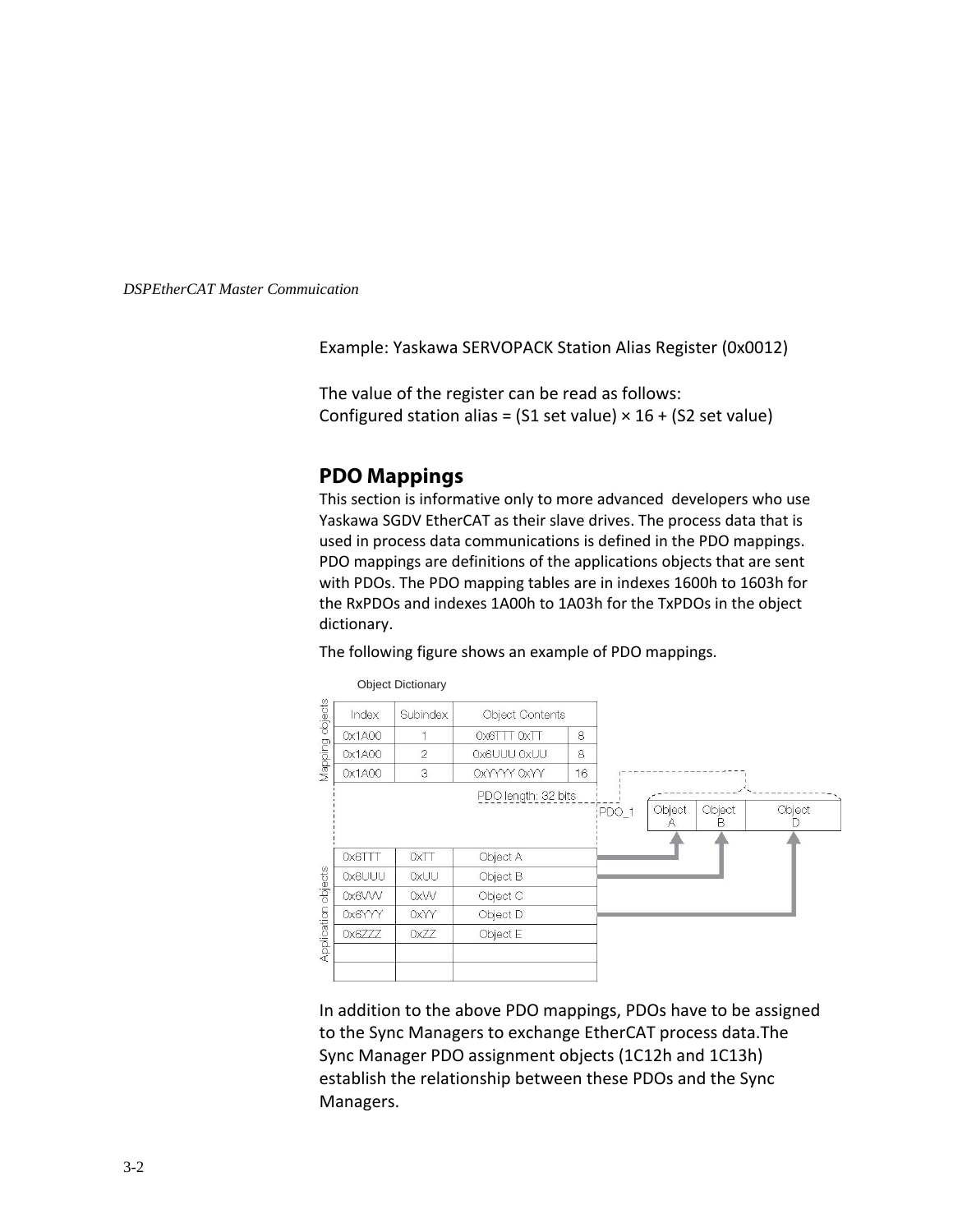*DSPEtherCAT Master Communication* 

The following figure shows an example of a Sync Manager and the PDO mappings.

| Sync Manager PDO<br>Assignment objects<br>Object Dictionary<br>Subindex<br>Index<br>Object Contents<br>0x1C13<br>0x1A00<br>0x1C13<br>$\overline{c}$<br>0x1A01<br>Sync Manager Entity z<br>PDO 1<br>PDO <sub>1</sub><br>0x1A00<br>PDO <sub>2</sub><br>0x1A01<br>Mapping<br>objects<br>PDO <sub>3</sub><br>0x1A02<br>PDO 4<br>0x1A03 |  |  | <b>Object Dictionary</b> |                  |
|------------------------------------------------------------------------------------------------------------------------------------------------------------------------------------------------------------------------------------------------------------------------------------------------------------------------------------|--|--|--------------------------|------------------|
|                                                                                                                                                                                                                                                                                                                                    |  |  |                          |                  |
|                                                                                                                                                                                                                                                                                                                                    |  |  |                          |                  |
|                                                                                                                                                                                                                                                                                                                                    |  |  |                          |                  |
|                                                                                                                                                                                                                                                                                                                                    |  |  |                          |                  |
|                                                                                                                                                                                                                                                                                                                                    |  |  |                          |                  |
|                                                                                                                                                                                                                                                                                                                                    |  |  |                          | PDO <sub>2</sub> |
|                                                                                                                                                                                                                                                                                                                                    |  |  |                          |                  |
|                                                                                                                                                                                                                                                                                                                                    |  |  |                          |                  |
|                                                                                                                                                                                                                                                                                                                                    |  |  |                          |                  |
|                                                                                                                                                                                                                                                                                                                                    |  |  |                          |                  |
|                                                                                                                                                                                                                                                                                                                                    |  |  |                          |                  |

Setting Procedure for PDO Mappings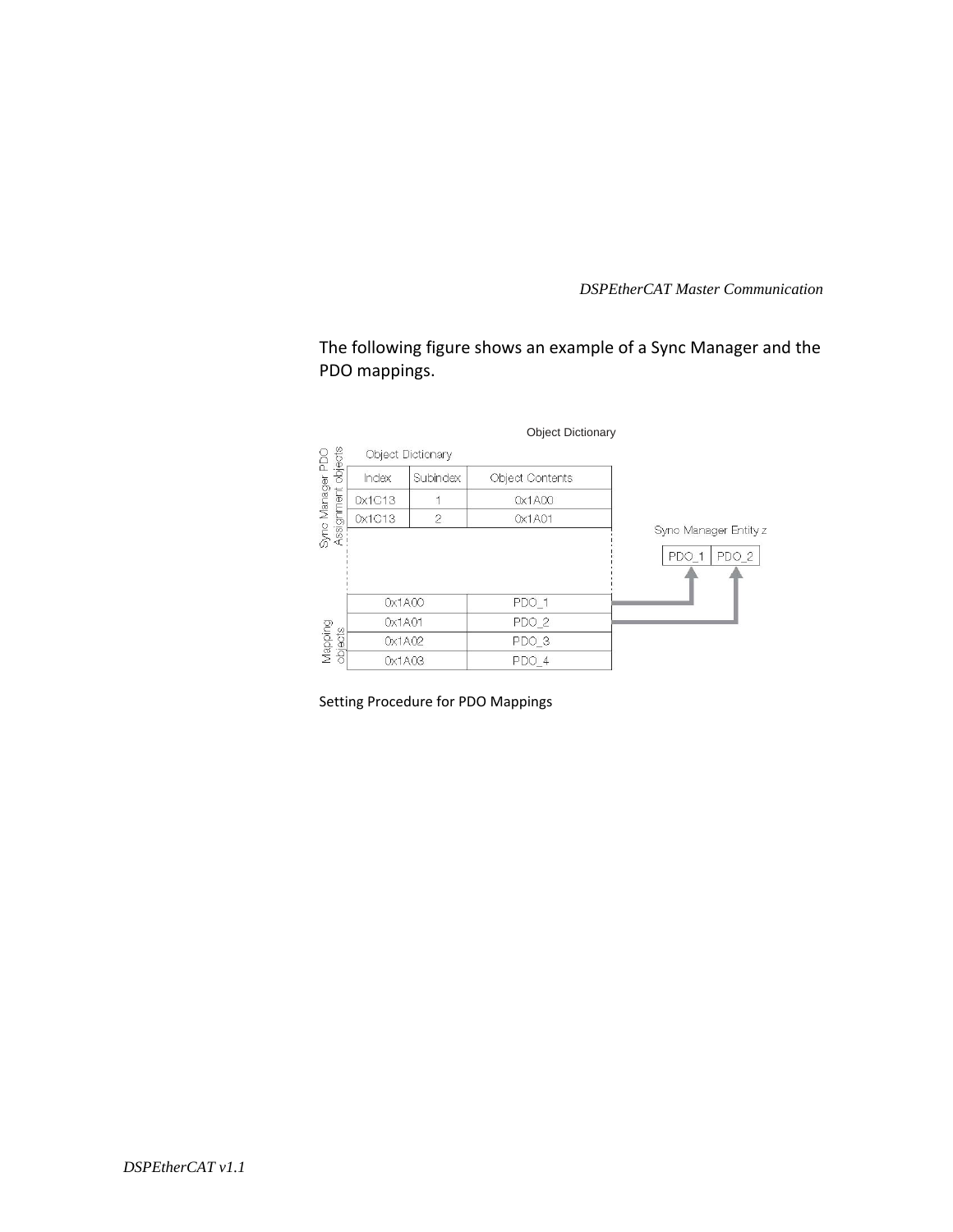## <span id="page-14-0"></span>4 **DSPEtherCAT and Drives' Inner-Workings**

Before reading this sections there are a few abbreviations you need to know.

- **CoE** CANopen over EtherCAT ‐ Profile for motion control
- **DC** Distributed Clocks ‐ Synchronization mechanism
- **ESC** EtherCAT Slave Controller ‐ Interface between EtherCAT bus and slave application

### **Synchronous & Asynchronous Motions**

There are two timing modes in any EtherCAT motion control.

- Cyclic Synchronous Motion, CoE, in which points on a coordinated trajectory are transmitted each communication cycle
- Acyclic motion (asynchronous motion), in which the trajectory is transmitted as one command in one communication cycle.

### **Cyclic Synchronous motion**

Synchronization is required to support cyclic motion. Cyclic motion support is necessary if realtime interaction with slaves is necessary.

Examples:

• Coordinated motion – synchronizing position of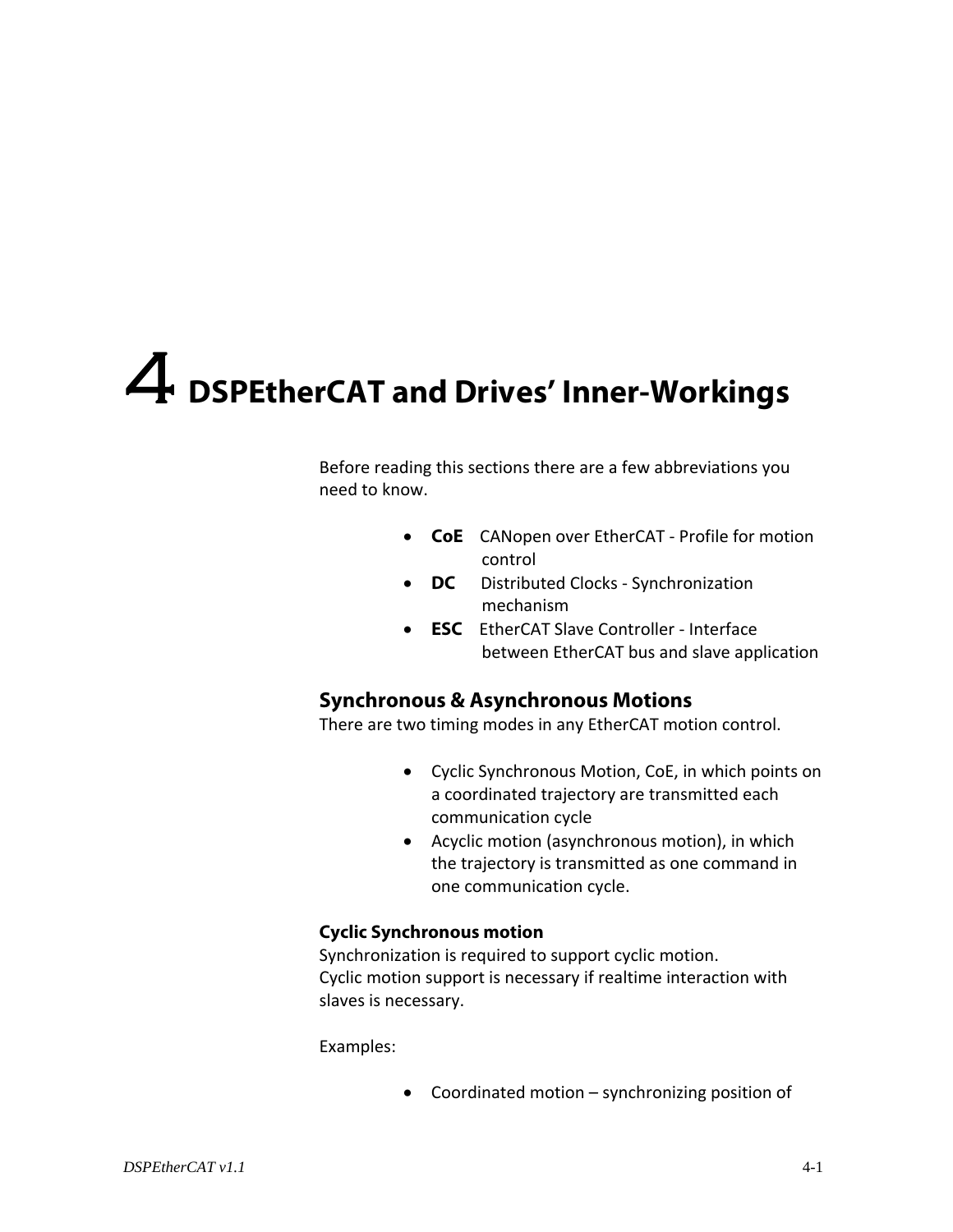<span id="page-15-0"></span>*DSPEtherCAT & Dirives' Inner-Workings* 

multiple axes

- Example: x‐y‐z milling machine cutting a cyllinder
- Time‐critical events to occur based on another event – for instance an input signal or set an output when motor passes a specific position.

Cyclic motion support allows operation in every most servo drive motion modes:

- Profile modes (Position, Velocity, Torque)
- Cyclic modes (Position, Velocity, Torque)
- Interpolated Position mode Mode 1 & Mode 2
- Homing mode

Distributed Clock (DC) is the synchronization mechanism for an EtherCAT network in tightly coordinated or interpolated motions.

### **Acyclic motion**

Synchronization is not required to perform acyclic motion. Acyclic motion support is limited to operation in the following modes:

- Profile modes (Position, Velocity, Torque)
- Interpolated Position mode Mode 2 (Yaskawa)
- Homing mode

Distributed Clocks do not need to be implemented on the DSPEtherCAT master for acyclic motion support. The Yaskawa Drive is set to "Free‐Run", by setting ESC register  $0x980 = 0x0000$ .

In this mode, the cycle during which the drive samples physical inputs and sets physical outputs is not synchronized with the network communication cycle.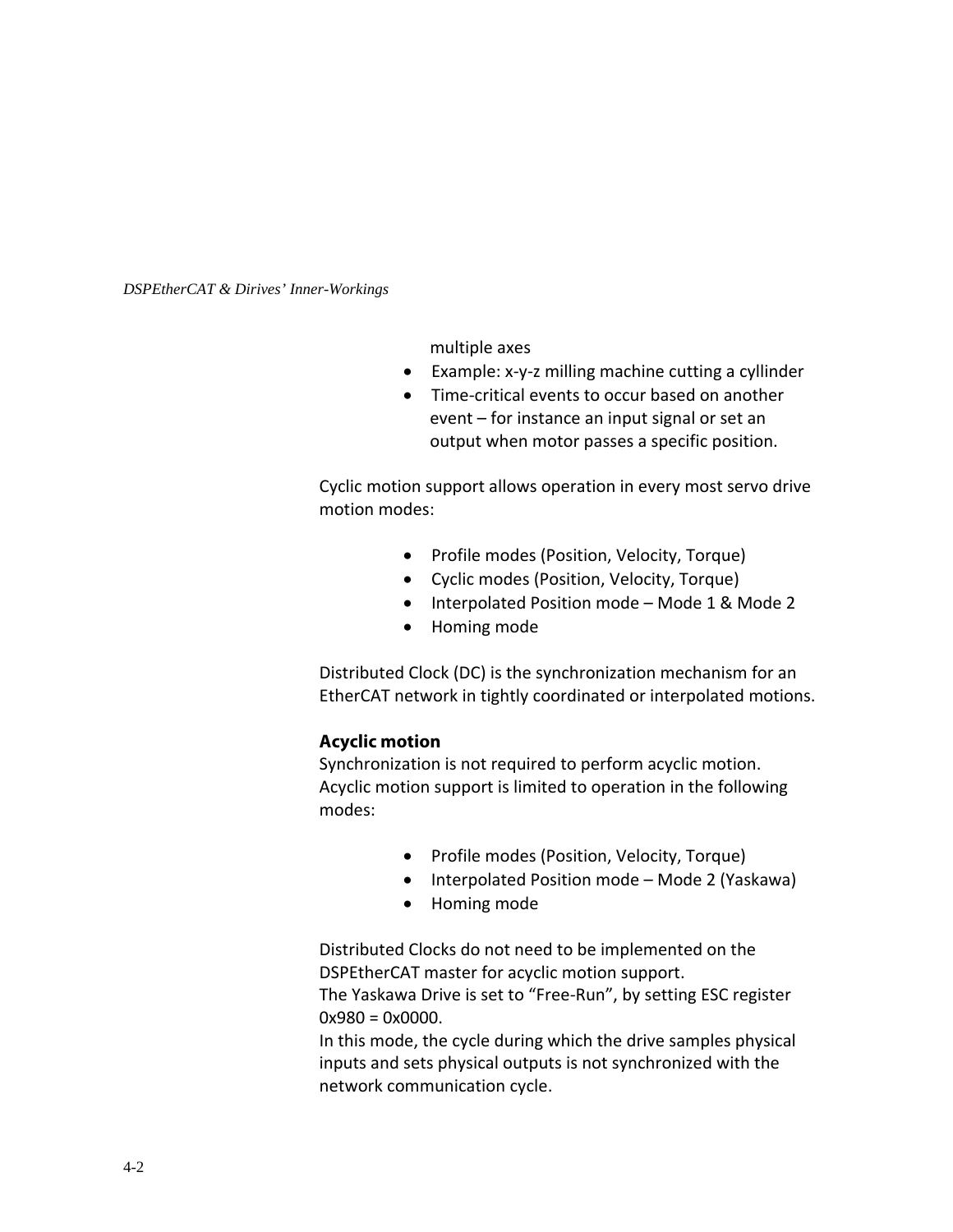*DSPEtherCAT and Drives' Inner-Workings* 

### <span id="page-16-0"></span>**Cyclic Update Rate**

The network's cyclic update rate is defined as the frequency of the DSPEtherCAT master transmitting process data to the slaves. The cycle time or communication cycle can be determined from the cyclic update rate.

Example: A network's cyclic update rate of 1 kHz has a cycle time of 1 ms, and a communication cycle of 1 ms.

The following factors affect the selection of a cyclic update rate that meets application requirements:

- Application requirements
- Example: Closing the position loop in the master.
- Cycle time of other devices on the network and features the master supports.

Example: Yaskawa drive operates at cycle times that are a multiple of 125 us (and up to 4 ms maximum), and another slave that operates at cycle times that are a multiple of 100 us, the DSPEtherCAT master may need to set a lowest common multiple of the two devices (in this case, 500 us).

### **Process Requirements**

The process requirements dictate the required DSPEtherCAT network cycle time. Consider the following requirements:

- The rate at which the DSPEtherCAT master equires input process data from the slave (e.g. for data logging).
- Whether or not the master is required to react based on the process data from the drive (e.g. if the master must close a position or velocity control loop through the network).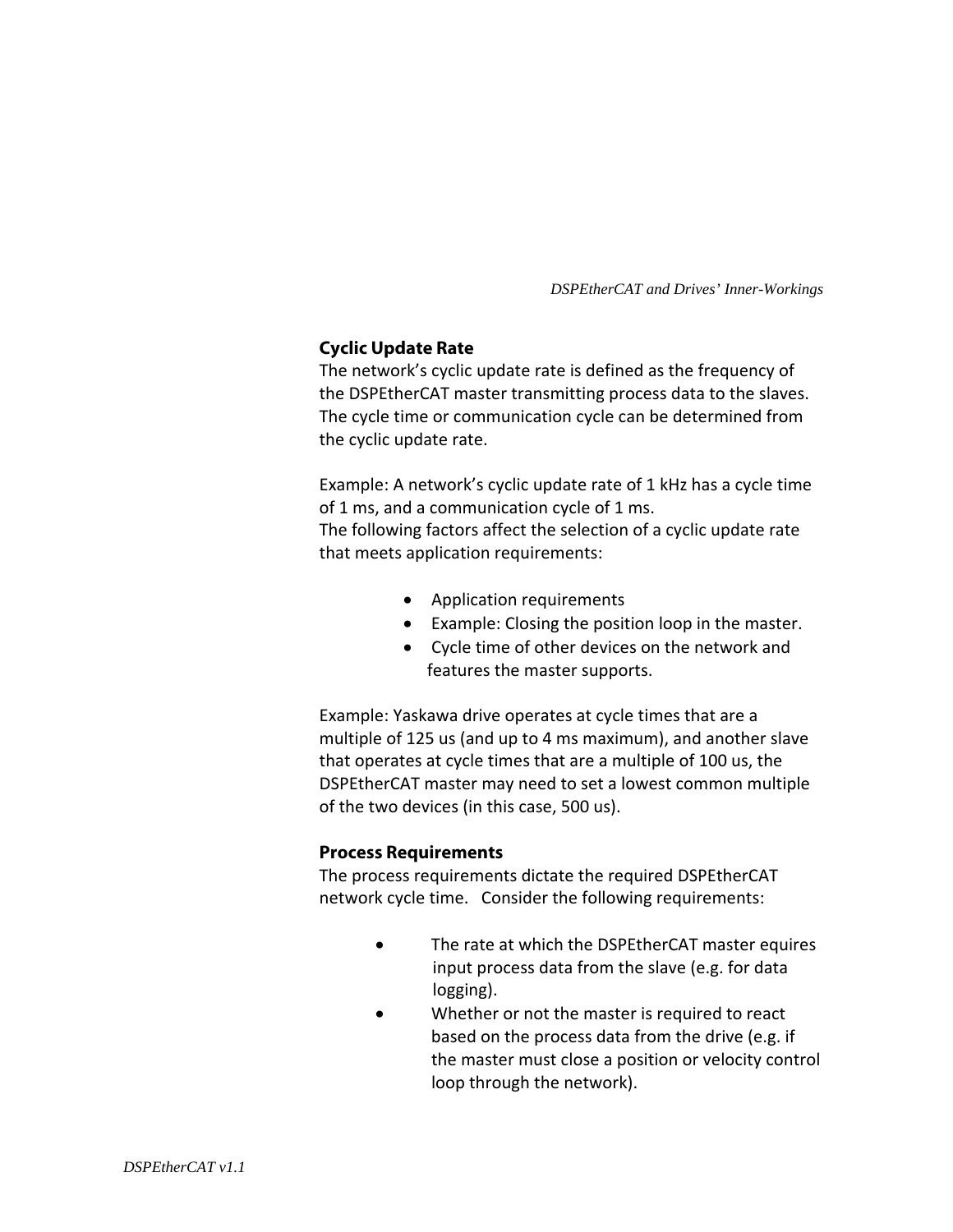#### *DSPEtherCAT & Dirives' Inner-Workings*

- When possible, make a system that avoids closing control loops through the network and instead fully utilizes the processing power available on the drive slave (e.g., by using interpolated position or CSP) you can minimize the need for network bandwidth:
- EtherCAT network bandwidth is used more efficiently, allowing a reduced network update to be used
- EtherCat network and processing demands on the DSPEtherCAT master are reduced, allowing lower performance hardware to be used without sacrificing system performance

Example: In CoE Cyclic Synchronous Position mode, the DSPEtherCAT master transmits a new position value to the drive each communication cycle. The position values are calculated by the DSPEtherCAT from a pre‐determined path (such as in CNC contouring motions or a coordinated packaging application). The next position values are not dependent on the feedback position values from the drive. Velocity is not transmitted by the master DSPEtherCAT in this mode, because the velocity is calculated as the position delta over time (the communication cycle being the time). The tuning algorithms in the drive amplifier may be used so that the position of the motor matches closely to the position values transmitted by the DSPEtherCAT. In this application, the master is not required to react based on process data from the slave. The slave drive is closing the position loop. An acceptable cycle time may be 2 ms in this example.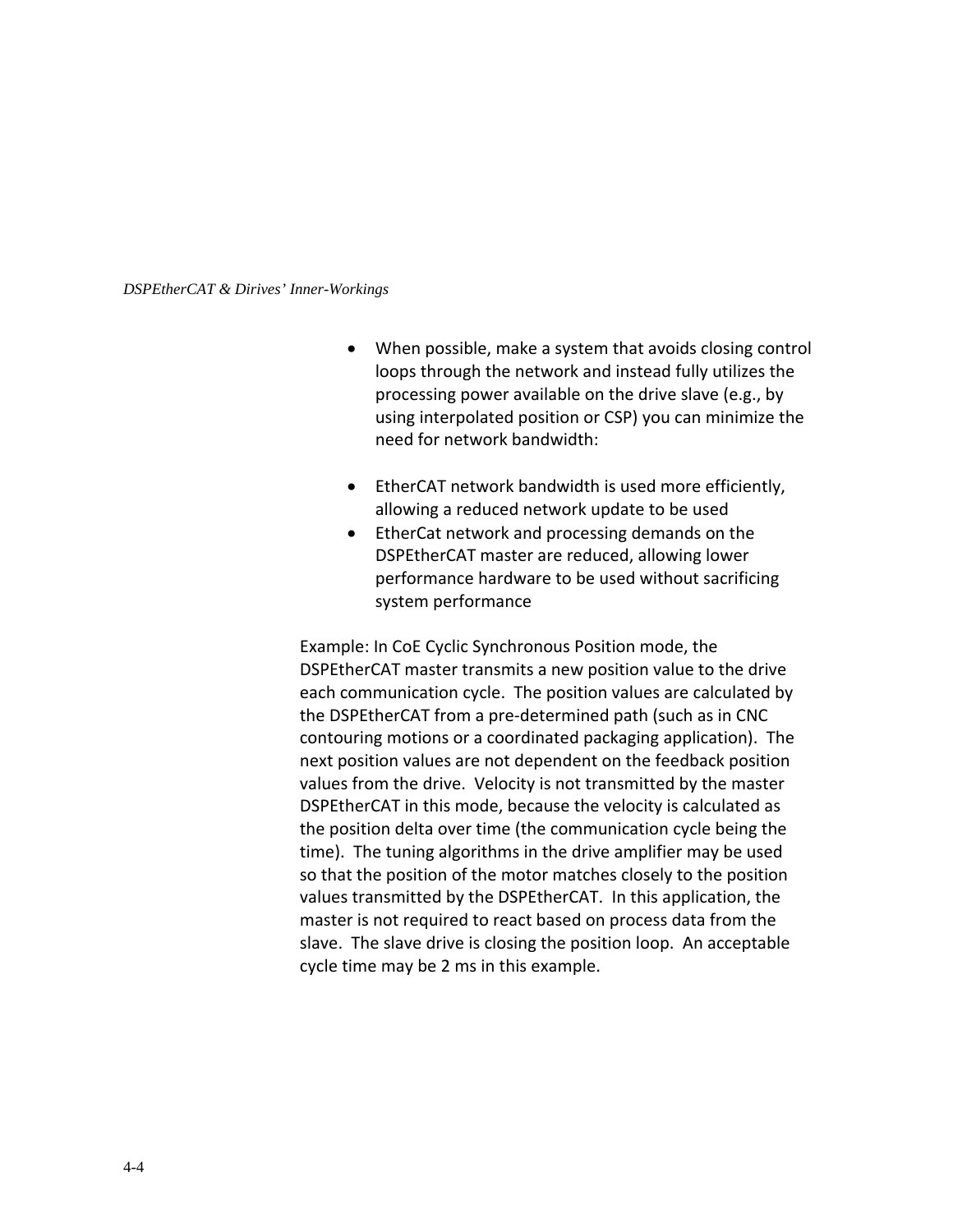## <span id="page-18-0"></span>5 **DSPEtherCAT Instruction Set**

In a master motion control card application, either DSPEtherCAT PCI or its stand‐alone version will serve as the Master EtherCAT Controller.

### **DSPEtherCAT Network Network Topology**

The figure below illustrates the topology of a simple system inclusive of a single DSPEtherCAT unit and associated drive slave units. The remote I/O modules can be set to any non‐zero address and, finally, the Ethernet connector of the DSPEtherCAT card may be connected to the Ethernet terminal of an ordinary PC.



Users of DSPEtherCAT can use an Mx4pro development software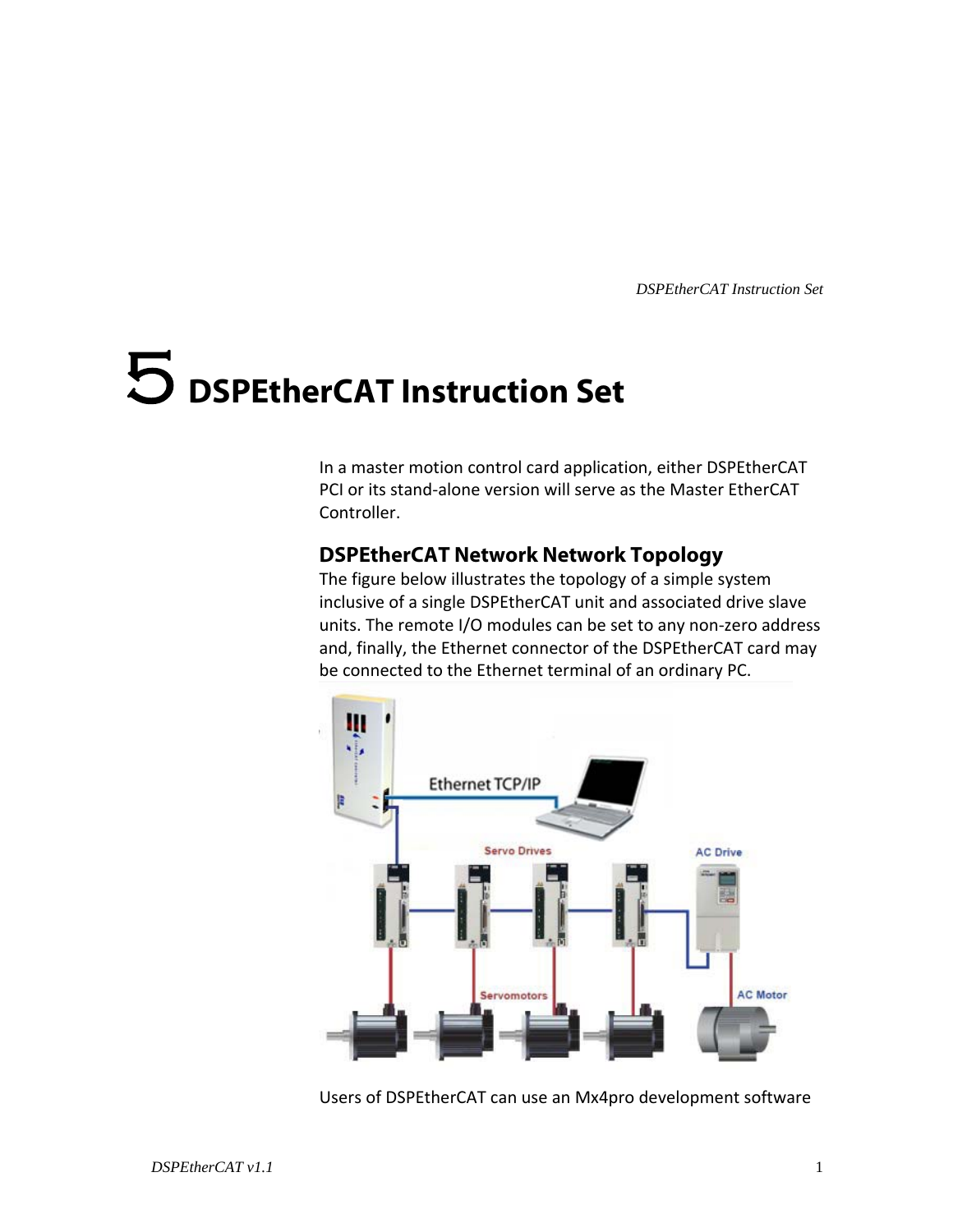<span id="page-19-0"></span>on their PC. The Mx4Pro software environment permits the user to write, compile, and download DSPL programs for an DSPEtherCAT controller; and view DSPL program operation on the controller by monitoring DSPL variables on PC in real time.

The second method is to use C routines and Windows XP/Win 7 drivers provided by DSP Control Group to create your own Windows applications to communicate with and control a DSPEtherCAT Controller.

### **Installing Mx4Pro Development Software**

To install Mx4Pro, simply run *Mx4Pro5304\setup.exe* from the installation CD. The installation process will prompt you for the directory to install to on your hard drive.

You will need to install the latest version of Mx4Pro's DSPL compiler to accommodate all of DSPowerlink's features. Copy the file *DSPLCO32.EXE* from the root directory of the installation CD to the directory into which you have installed Mx4Pro. When asked whether you want to overwrite the existing file in the Mx4Pro directory, click *OK*.

To install the DSPowerlink driver for Windows,

- 1 Select *Network and Dial‐up Connections* from Windows Control Panel
- 2 Select the *Networking* tab
- 3 Click the *Install...* button
- 4 From the component list, select *Protocol*
- 5 Click the *Add...* button
- 6 Click the *Have Disk...* button (these are instructions for Win XP. For Win 2K these instructions are slightly different.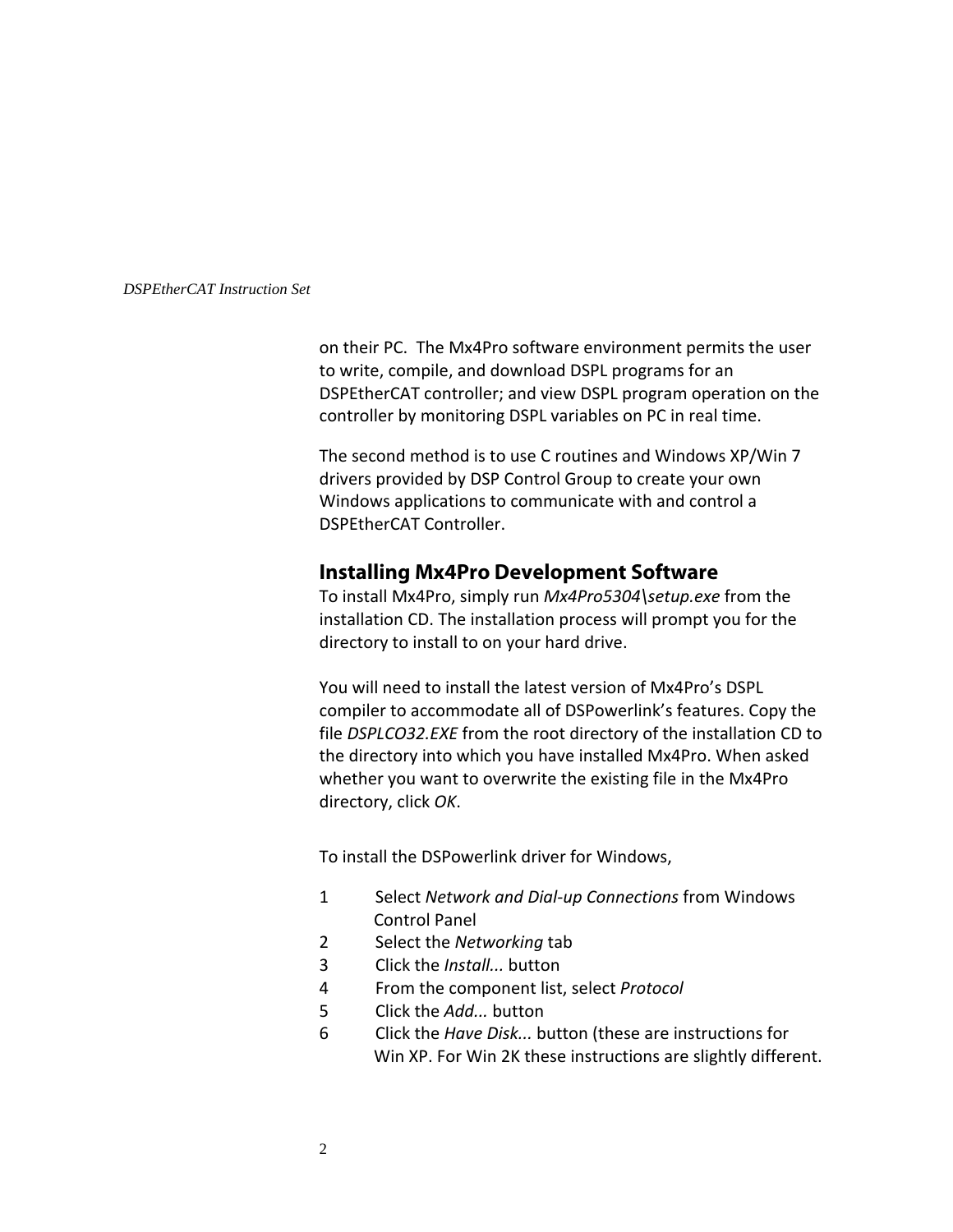- 7 Browse to the *Drivers* on the installation CD if you are installing under Windows 7, or *Drivers\WinXP\_Drivers* if you are installing under Windows XP.
- 8 Select the *DSPNet* protocol
- 9 Windows may prompt for a .sys file; this can be found in the *Drivers\Win7* or *Drivers\WinXP\_Drivers* directory selected in step 7. above.
- 10 NOTE: The DSPNet protocol will NOT appear in the list of network protocols. This is normal.

After installing the protocol, all you need to do is connect an Ethernet cable from the host PC to any DSPowerlink card. A connection will be established automatically when you run Mx4Pro.

### **Installing a C-Language Project**

Multiple C‐language projects are included on the installation CD to demonstrate interfacing to a DSPowerlink card from a user's application. The projects are designed to run from a DOS command‐line window under Windows 7 or Windows XP, and are simple command-line applications which permit the user to access dual‐port RAM (DPR) on the Mx4 controller on which the DSPowerlink card is installed, and to download various types of data tables. It is assumed that the user is familiar with DOS command‐line operations.

Interfacing to a DSPowerlink card from C requires first that WinPcap, an open‐source freeware Ethernet interface, be installed on your computer. A version of WinPcap in included on the installation CD in the root directory. Run the executable *WinPcap\_4\_0.exe* to install WinPcap to your computer. The same version of WinPcap works for both Windows 7 and Windows XP.

Two sample projects generated using Microsoft Visual C++ 6.0,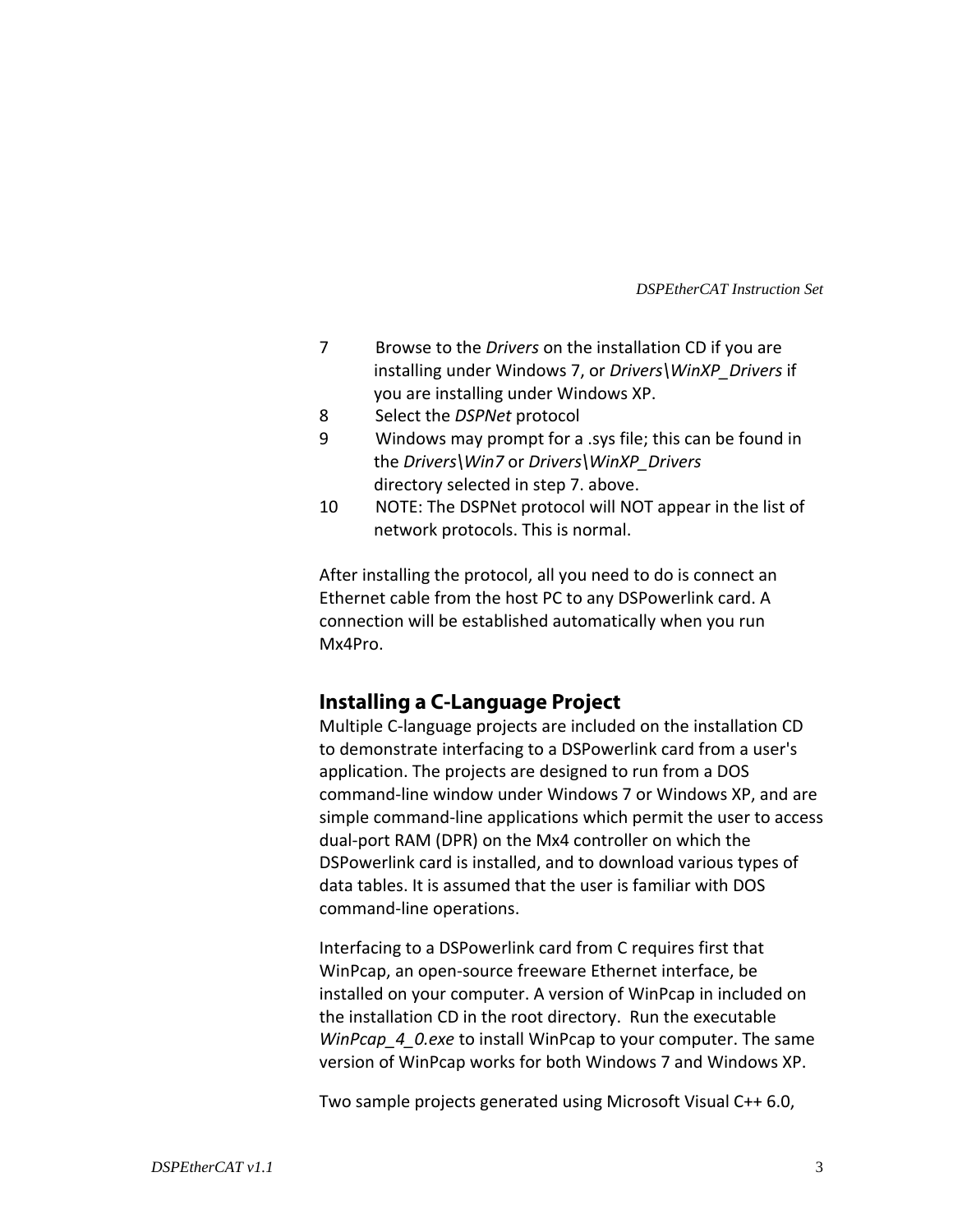are included on the CD, and each project comes in two versions. One version has its interface routines compiled into a DLL; the other has the routines included as source files which you can view and modify.

The projects are included as compressed zip files on the installation CD. Simply decompress whichever version you want into a directory on your hard drive, and modify or run the project as desired. The project *DPR* provides a simple interface to DPR on an Mx4 controller. Run the executable *DPR.EXE*, located in the *Debug* subdirectory of the project, without any command‐line parameters to see an information screen describing program operation.

For more information about understanding DPR, see the user manual for Mx4 controller.

The project *DWNLD* permits the user to download DSPL code and various cam and cubic spline tables to the Mx4 controller. Run the executable DWNLD*.EXE*, located in the *Debug* subdirectory of the project, without any command‐line parameters to see an information screen describing program operation.

For more information about DSPL and the various tables supported by your Mx4, see the user manual for your Mx4 controller.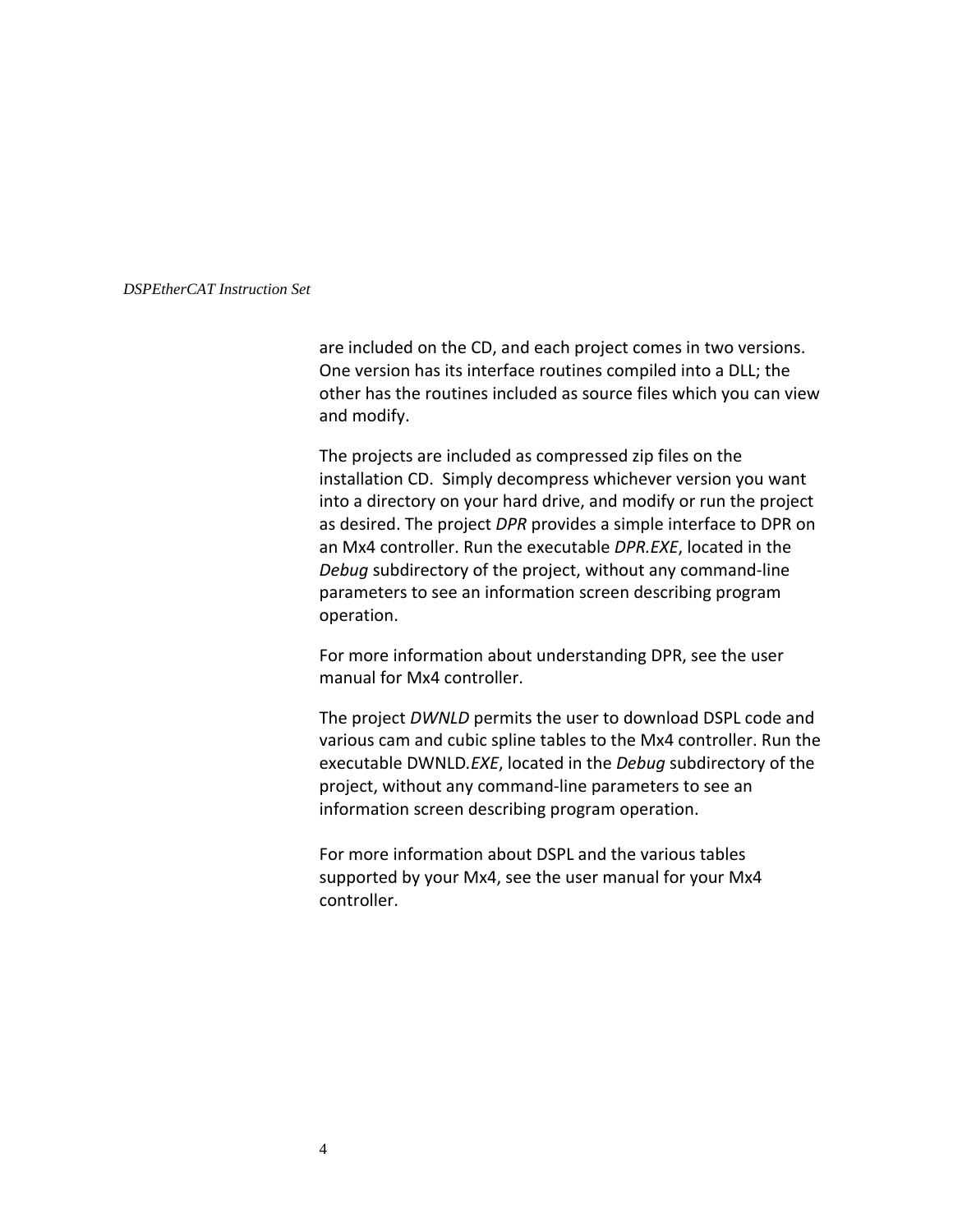### <span id="page-22-0"></span>**DSPEtherCAT Configuratin File**

The DSPEtherCAT .cfg file must be downloaded to the DSPEtherCAT flash memory, before the drives are powered up for the first time. This file includes the following values:

| Drive Number Value = $x$            | (where $x = 1, 2, 3,  8$ ) |
|-------------------------------------|----------------------------|
| Drive's Front Panel Address Value = | $(sw1) + 16x$ (sw2)        |
| Motion Control Mode Value = x       | (where $x = 1, 2, 3,  6$ ) |

Each mode is to be supplied with its respective parameters:

Mode 1: Profile Position Mode

- a. Target position,
- b. software position limit,
- c. profile velocity,
- d. max profile velocity,
- e. profile acceleration,
- f. profile deceleration,
- g. quick stop deceleration.

Mode 2: Interpolated Position Mode

- h. Interpolated time period,
- i. software position limit,
- j. quick stop deceleration,
- k. profile deceleration

Mode 3: Cyclic Synchronous Position Mode

- i) Torque offset,
- ii) velocity offset,
- iii) target position,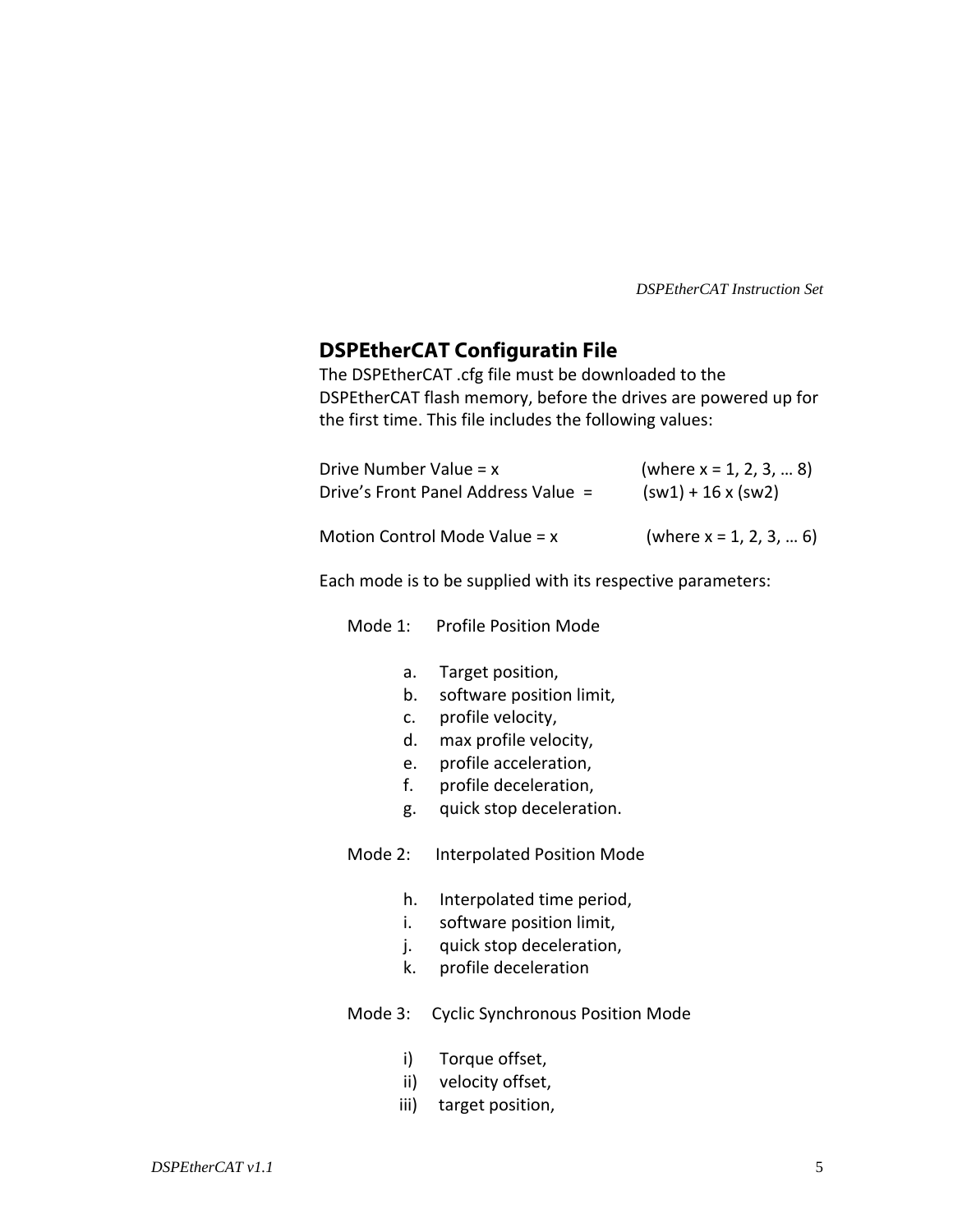- iii) software position limit,
- iv) quick stop deceleration,
- v) profile deceleration,
- vi) interpolation time period
- Mode 4: Homing Mode
	- vii) Homing Speed,
	- viii) Homing Method,
	- ix) Homing Acceleration,
	- x) Homing Offset

### Mode 5: Profile Velocity Mode

- xi) Target velocity,
- xii) max profile velocity,
- xiii) profile acceleration,
- xiv) profile deceleration,
- xv) quick stop deceleration
- Mode 6: Cyclic Synchronous Velocity Mode
	- xvi) Torque offset,
	- xvii) velocity offset,
	- xviii) target velocity,
	- xix) quick stop deceleration,
	- xx) profile deceleration

### **Synchronization Mode**

For an EtherCAT (CoE) operation, the synchronization mode can be changed by setting the Synchronous Control Register (ESC register 0x980 & 0x981). The two possible modes to consider are: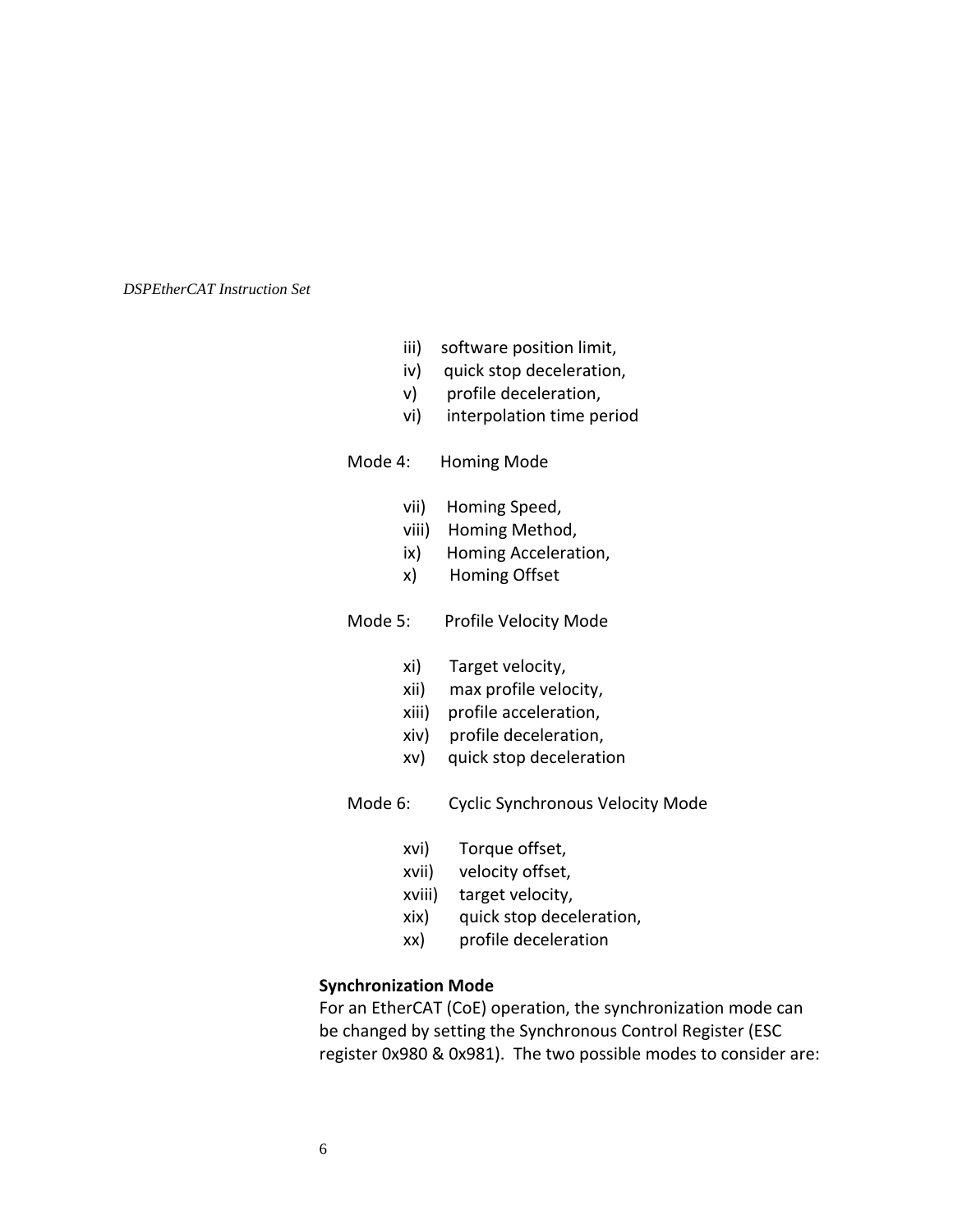### **Free Running Mode**

In this mode local cycle is independent from the communication cycle and master cycle. (DSPEtherCAT sets ESC register 0x980 to 0x0000)

### **Distributed Clock Mode**

In this mode, the Yaskawa servo pack is synchronized with DSPEtherCAT on the Sync0 event. (DSPEtherCAT sets ESC register 0x980 to 0x0300)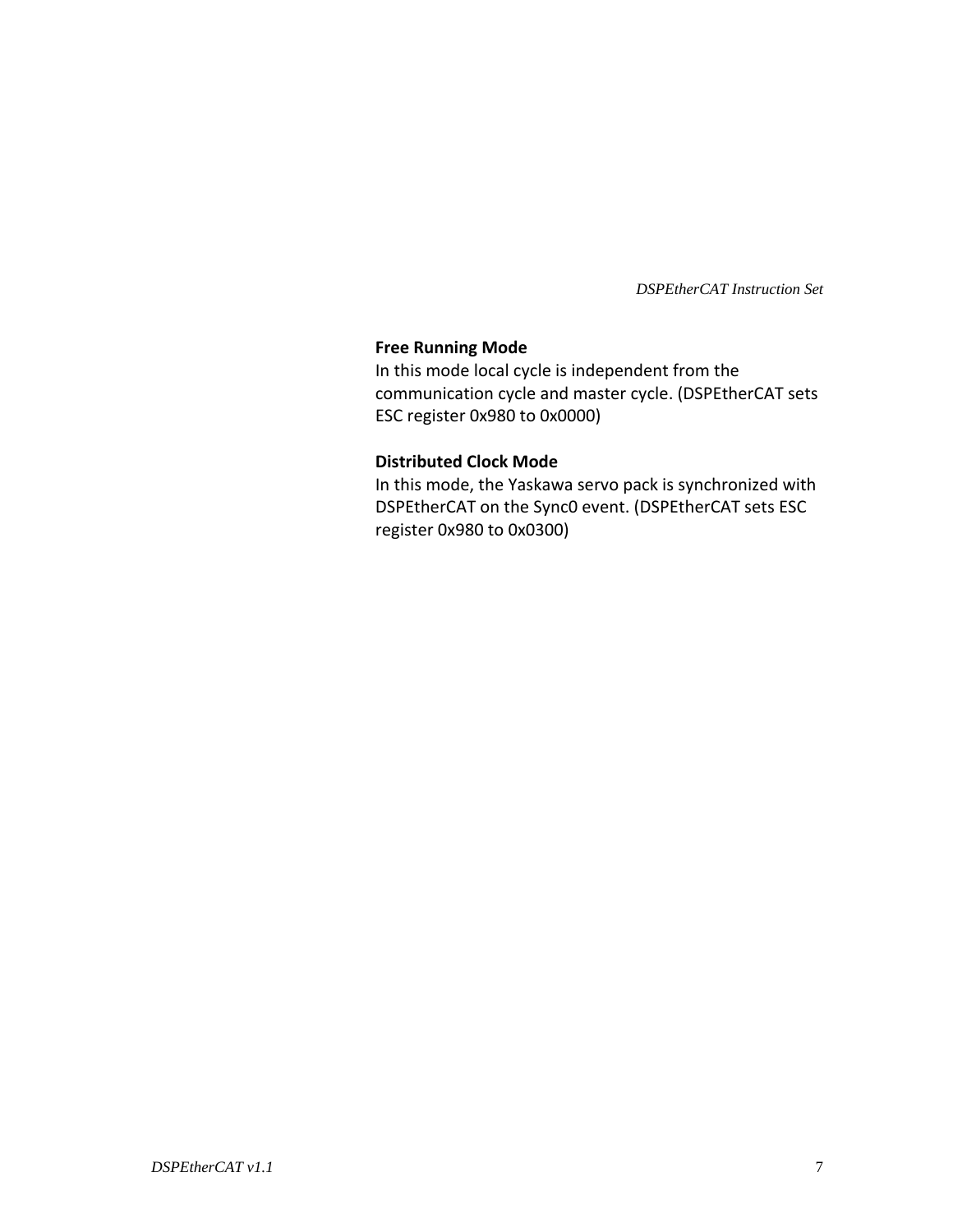### <span id="page-25-0"></span>ETHERCAT\_INP1\_REG, ETHERCAT\_INP2\_REG

IDENTIFIER Real-time status of ETHERCAT inputs 0 to 31

USAGE DSPL (PLC, Motion)

#### **DESCRIPTION**

These input bit registers may be assigned to DSPL variables, or they may be used in conjunction with logical bitwise operators as part of the following conditional expressions in the DSPL language: IF, WHILE and WAIT\_UNTIL.

ETHERCAT\_INP1\_REG

A 16-bit value coding the status of ETHERCAT inputs (0 to 15). A bit set to 1 indicates the corresponding ETHERCAT input is in an active state.

ETHERCAT\_INP2\_REG

A 16-bit value coding the status of ETHERCAT inputs (16 to 31).

 A bit set to 1 indicates the corresponding ETHERCAT input is in an active state.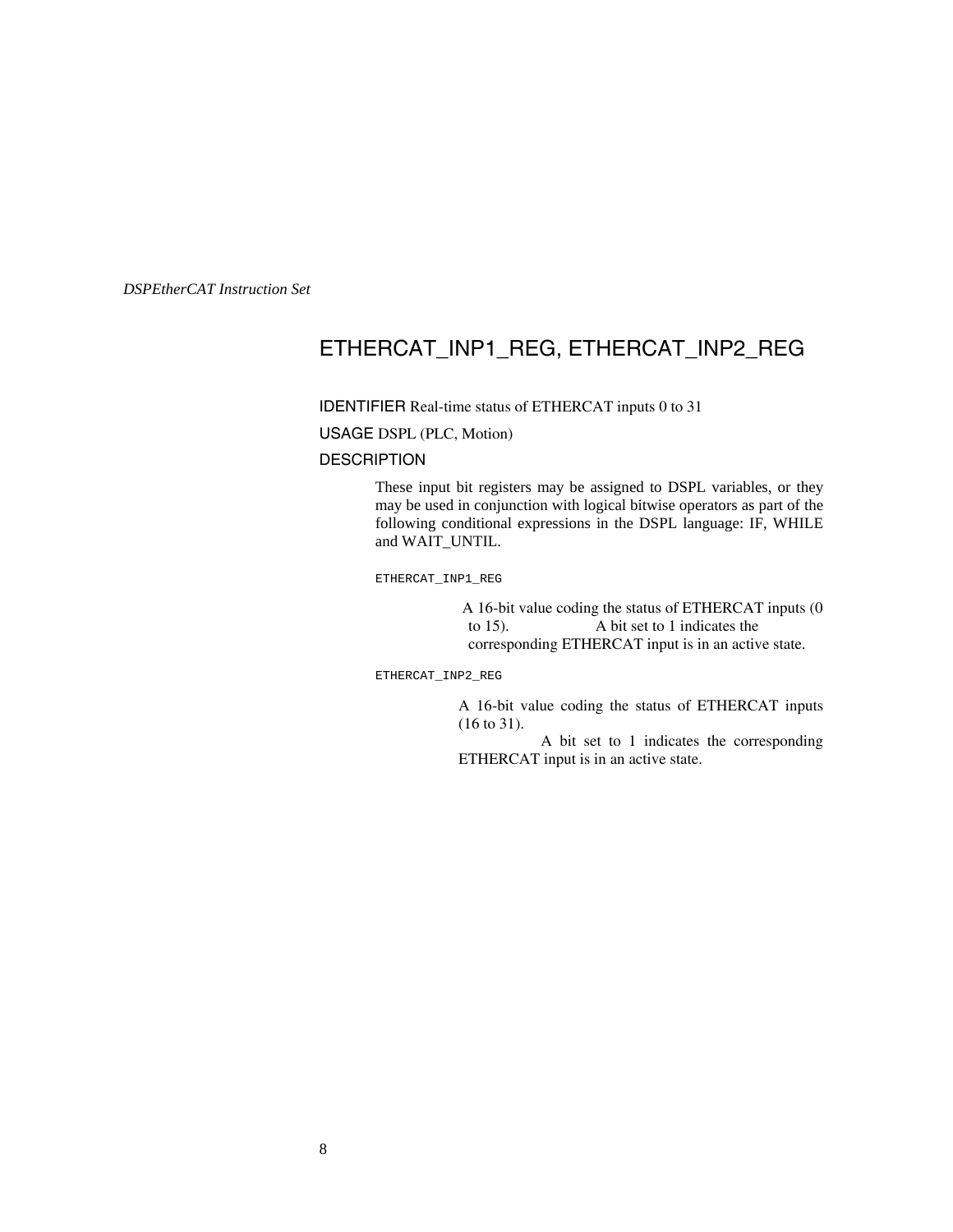### ETHERCAT\_INP1\_REG, ETHERCAT\_INP2\_REG cont.

### EXAMPLE

The following DSPL segment holds the program until the ETHERCAT input 31 is on:

wait\_until(ETHERCAT\_INP2\_REG & 0x8000)

 The following DSPL program segment increments var2 whenever ETHERCAT input 1 is on:

```
var1 = 
while (var1 == 1) 
if 
(ETHERCAT_INP1_REG 
& 0x0001) 
var2=var2+1 
  endif 
wend
```
 The following DSPL program segment assigns the contents of ETHERCAT\_INP1\_REG to var42:

var42 = ETHERCAT\_INP1\_REG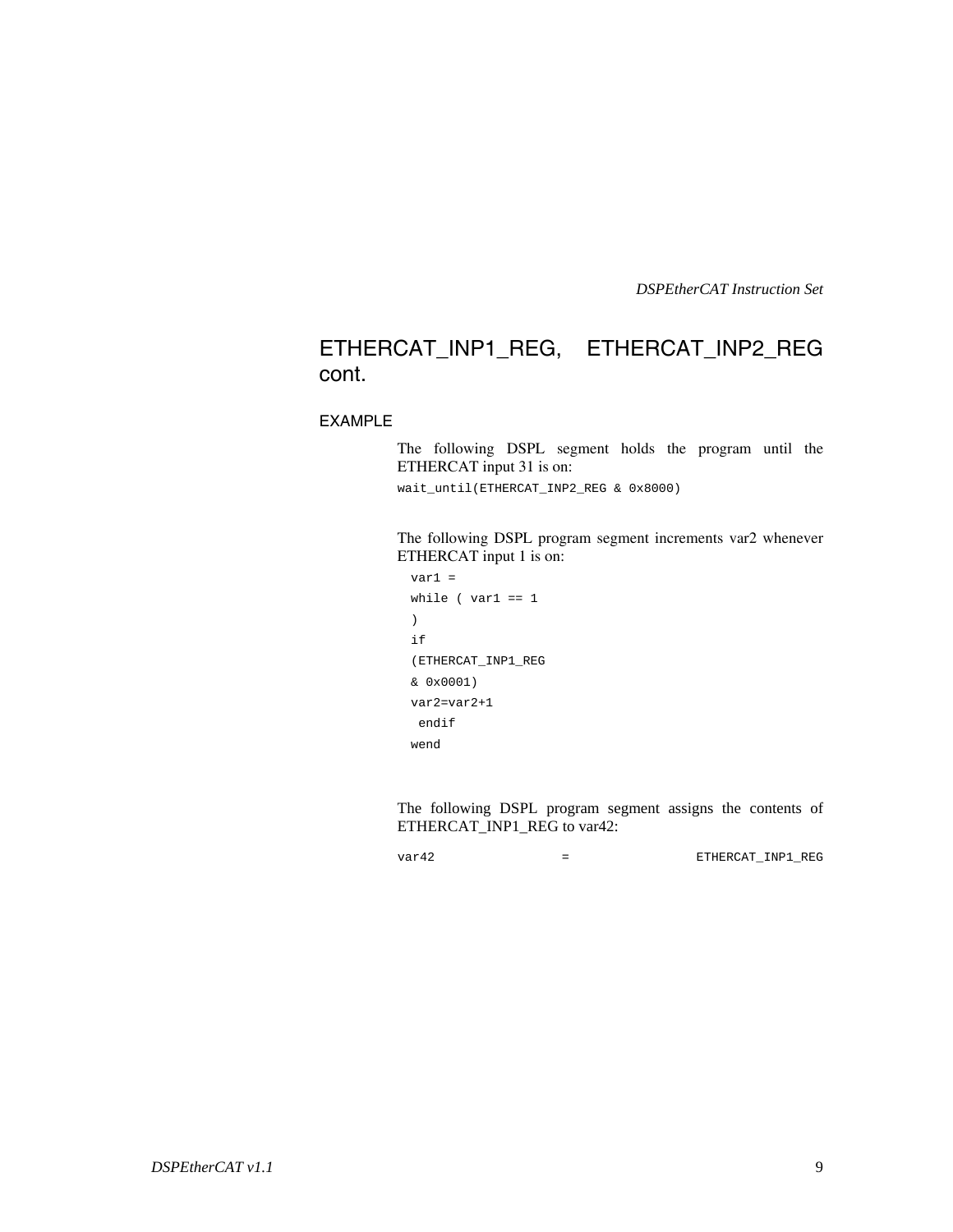### <span id="page-27-0"></span>ETHERCAT\_OUTP\_ON

### FUNCTION Sets ETHERCAT Outputs to 'On' State

### SYNTAX

ETHERCAT\_OUTP\_ON (outp1,outp2)

USAGE DSPL (PLC, Motion)

#### ARGUMENTS

- outp1 A 16-bit value coding the ETHERCAT outputs (0 to 15) to be set to ON. A bit set to 1 sets the correspondingETHERCAT digital output to 1. A bit set to zero leaves the corresponding ETHERCAT digital output unchanged.
- outp2 A 16-bit value coding the ETHERCAT outputs (16 to 31) to be set to ON. A bit set to 1 sets the corresponding ETHERCAT digital output to 1. A bit set to zero leaves the corresponding ETHERCAT digital output unchanged.

A complete bank of 32 digital outputs is sent cyclically to all nodes via the ETHERCAT network.

### **DESCRIPTION**

This command sets the corresponding ETHERCAT digital output to an "ON" state.

SEE ALSO ETHERCAT\_OUTP\_OFF, OUTP\_ON, OUTP\_OFF

### APPLICATION

This command can be used for a general purpose logical output operation.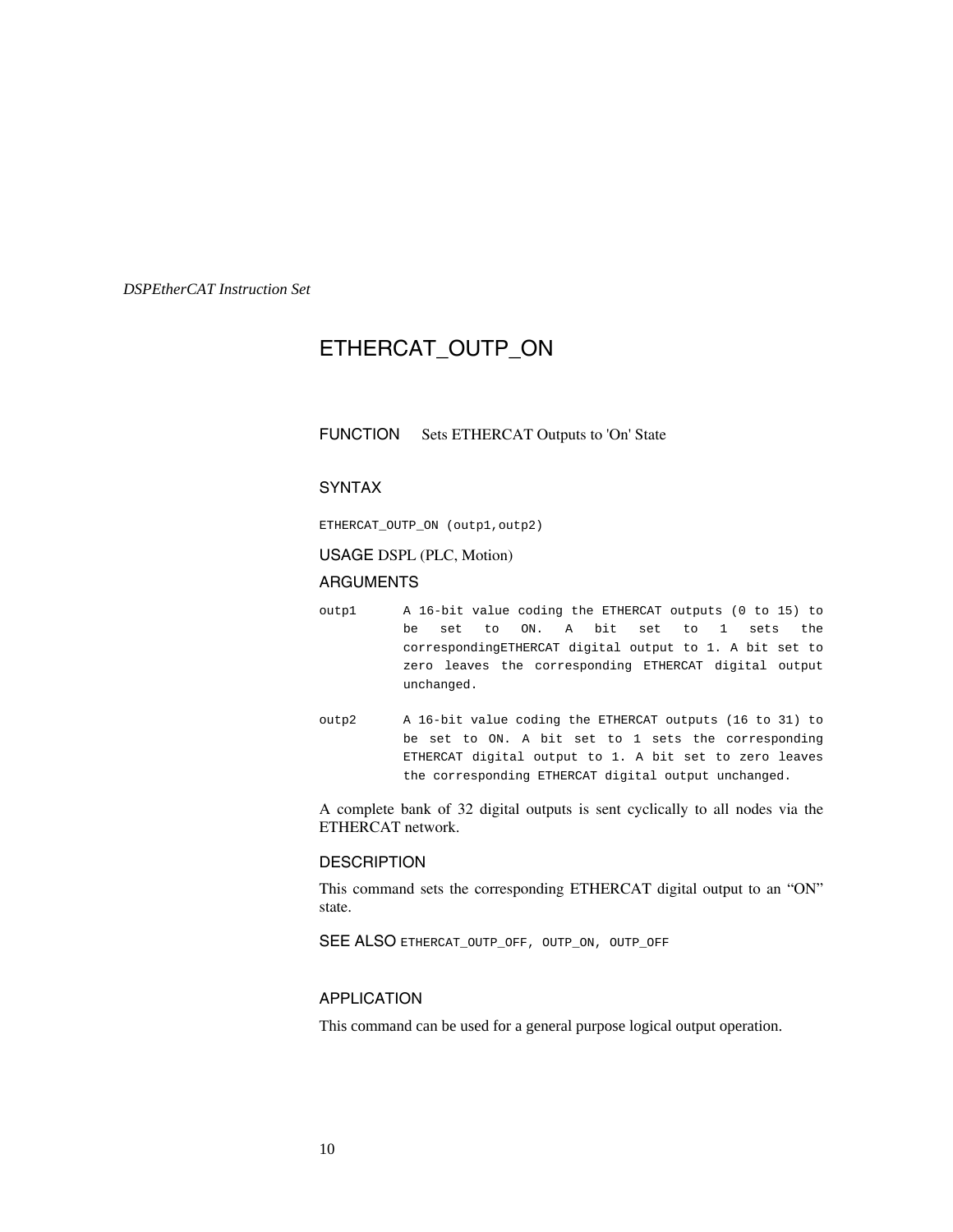### ETHERCAT\_OUTP\_ON cont.

### EXAMPLE

The following DSPL command turns on ETHERCAT outputs 2,3 and 31:

ETHERCAT\_OUTP\_ON (0x000C, 0x8000)

Also, the following DSPL program segment toggles all 32 ETHERCAT outputs on and off every 0.5 seconds.

```
var1 = 1while ( var1 == 1 )
    ETHERCAT_outp_on(0xFFFF, 0xFFFF) 
    delay (2500) 
    ETHERCAT_outp_off(0xFFFF, 0xFFFF) 
    delay(2500)
```
wend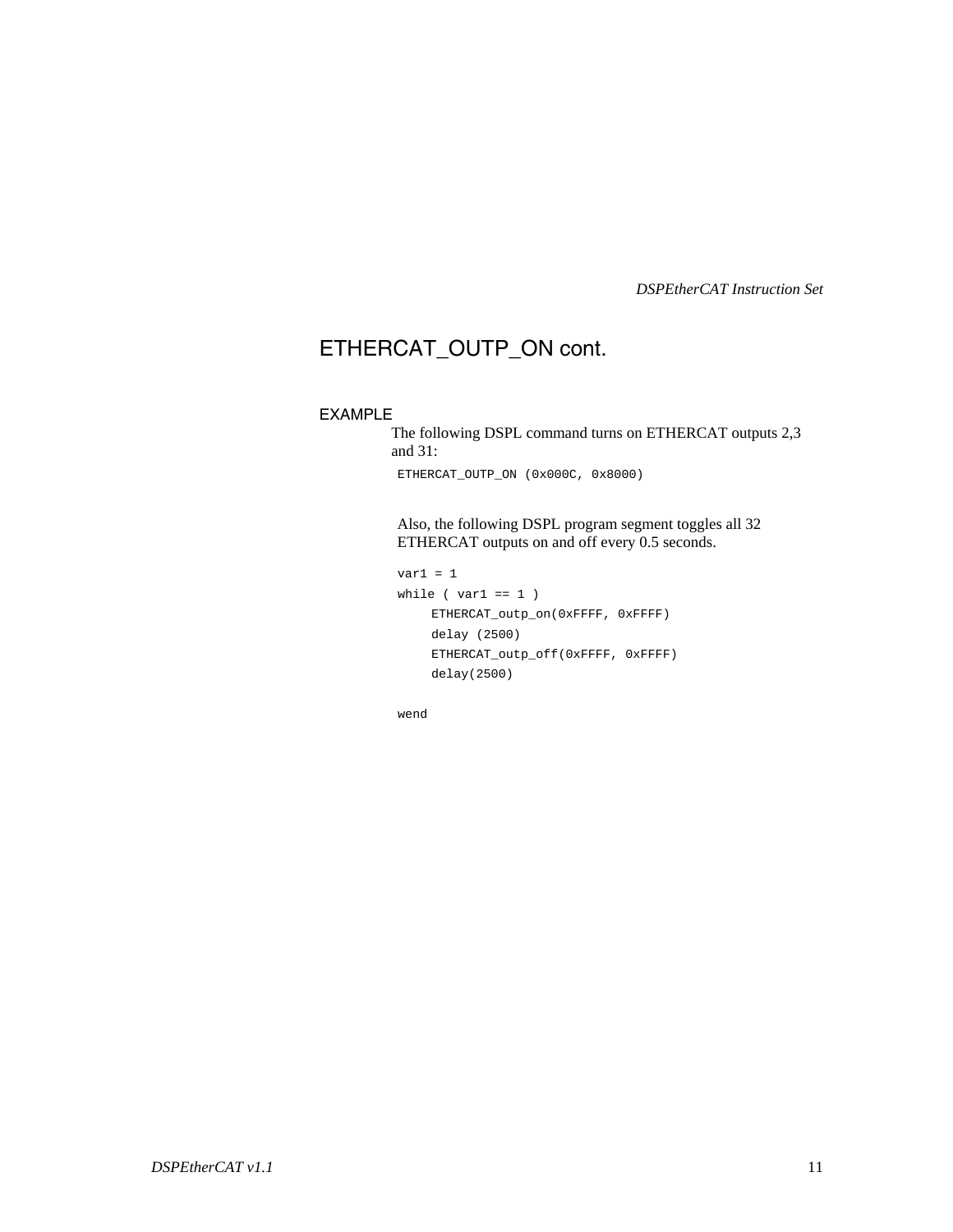### <span id="page-29-0"></span>ETHERCAT\_OUTP\_OFF

FUNCTION Sets the ETHERCAT Outputs to 'Off' State SYNTAX

[Mx4 Octavia and Mx4 and Mx42 family]

ETHERCAT\_OUTP\_OFF (outp1,outp2)

USAGE DSPL (PLC, Motion)

ARGUMENTS outp1 A 16-bit value coding the ETHERCAT outputs (0 to 15) to be set to OFF. A bit set to 1 sets the corresponding ETHERCAT digital output to 0. A bit set to zero leaves the corresponding ETHERCAT digital output unchanged.

outp2 A 16-bit value coding the ETHERCAT outputs (16 to 31) to be set to OFF. A bit set to 1 sets the corresponding ETHERCAT digital output to 0. A bit set to zero leaves the corresponding ETHERCAT digital output unchanged.

A complete bank of 32 digital outputs is sent cyclically to all nodes via the ETHERCAT network.

### **DESCRIPTION**

This command sets the corresponding ETHERCAT digital output to an "OFF" state.

SEE ALSO ETHERCAT\_OUTP\_ON, OUTP\_ON, OUTP\_OFF

### APPLICATION

This command can be used for a general purpose logical output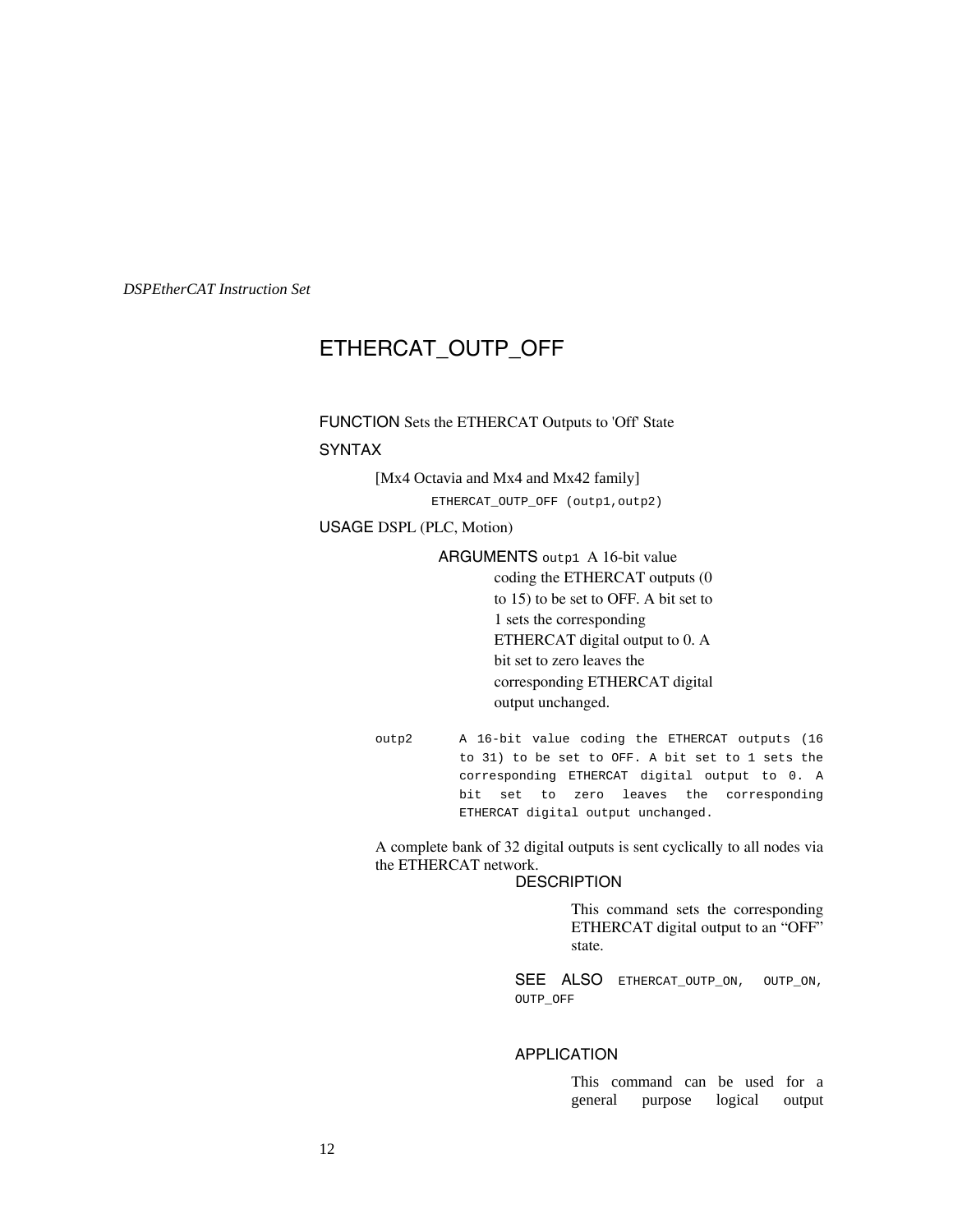operation.